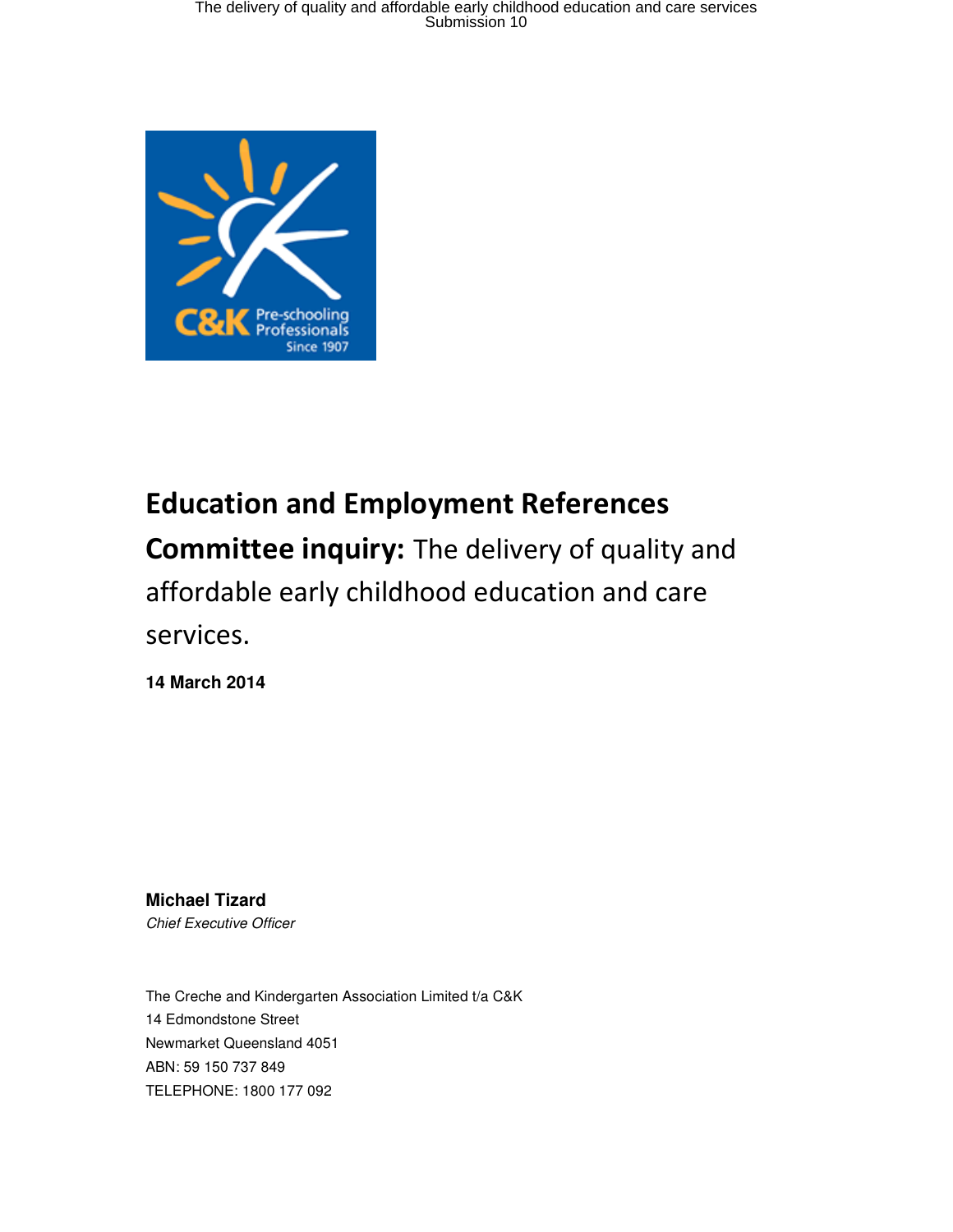

**Education and Employment References Committee inquiry.** 

14 March 2014

### **Introduction**

The Creche and Kindergarten Association Limited (C&K) welcomes the opportunity to provide the Education and Employment References Committee input into the inquiry on the delivery of quality and affordable early childhood education and care services.

C&K is a leading, not for profit early childhood education and care (ECEC) provider with more than 107 years of experience. C&K is proud to support more than 20,000 children, 6,000 families and 2,000 staff through our long day care and kindergarten services, family day care schemes, limited hours care, in home care and outside school hours care programs. C&K ensures that children come first, in all of its activities.

### **Terminology**

C&K would like to encourage the Committee to:

- use the term 'early childhood education and care' (ECEC) rather than 'childcare' as ECEC is internationally recognised and is also adopted nationally as part of the National Quality Framework (NQF) reforms. The term childcare has a primary focus on the needs of secondary stakeholders including parents, employers and government, rather than the child
- use the inclusive and gender-neutral term 'primary caregiver' in preference to 'mother'
- widen the definition of 'parent' and 'family' to include care-givers, guardians, foster and kinship carer arrangements.

### **C&K's Key Messages**

This submission addresses the scope of the Committee's Terms of Reference (TOR) and provides comments and recommendations where C&K has relevant experience, views and evidence. C&K wishes to deliver the following key messages to the Committees:

- 1. It is imperative that the best interests of the child be the guiding principle against which any proposals for reform are tested.
- 2. The short and long term benefits (social, emotional, academic and economic) of investing in ECEC are widely known and supported. Australia must increase investment in ECEC.
- 3. Investment in ECEC must support accessibility and affordability for families. Evidence shows that access to a high quality ECEC program increases when parent's out-ofpocket fees are low or no cost.
- 4. Participation in ECEC programs continues to be lower for the most vulnerable children; therefore adequate investment is required to support families with children with a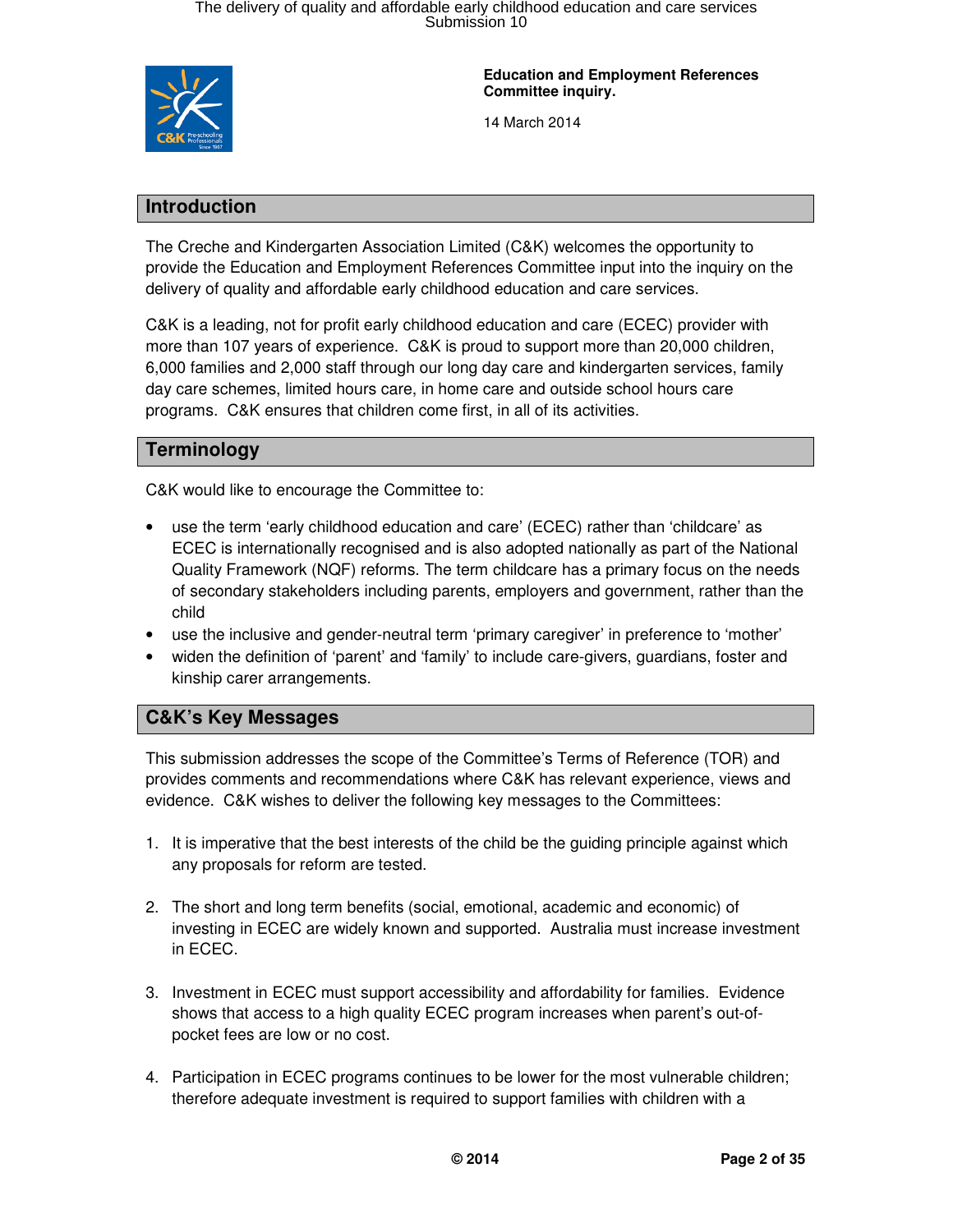

14 March 2014

disability, living in disadvantaged communities, children at risk of abuse and neglect and children and families from culturally and linguistically diverse (CALD) backgrounds and Aboriginal and Torres Strait children and families.

- 5. Co-ordinated Commonwealth, State and local Government involvement in ECEC policy, compliance and funding is critical to successfully implementing a universal approach to accessibility, affordability and quality of ECEC program delivery. This coordinated approach will decrease the administration burden for all stakeholders.
- 6. The National Quality Framework is essential to maintaining minimum quality standards.
- 7. Investment in developing and sustaining a professional ECEC workforce is the basis for delivering high quality ECEC services to families and further ongoing investment will be required.
- 8. Workforce participation will increase if families can access a high quality ECEC program that is affordable.

### **Terms of Reference a)**

**Outcomes for children in early childhood education and care services, including; i) Workforce factors such as stability, qualifications and wage rates, ii)Quality regulation (including staff-to-child ratios), iii)Participation and access to services, and iv) Environments for learning** 

### **i) Workforce factors such as stability, qualifications and wage rates**

C&K believes that the Commonwealth Government has a clear role to set ECEC policy directions, monitor and enforce compliance as well as provide adequate ECEC funding to services and / or families. It also falls within the Commonwealth's responsibility to ensure staff members working in the ECEC sector are remunerated appropriately and in alignment with the professional qualifications that they hold.

C&K supports the role of state and territory governments as regulators of ECEC services under the National Law. C&K also supports local governments as the assessors and approvers of building planning and development applications for new and extended ECEC services.

In addition, C&K supports partnerships between all levels of governments to facilitate the delivery of quality ECEC programs in geographical areas of market failure, particularly in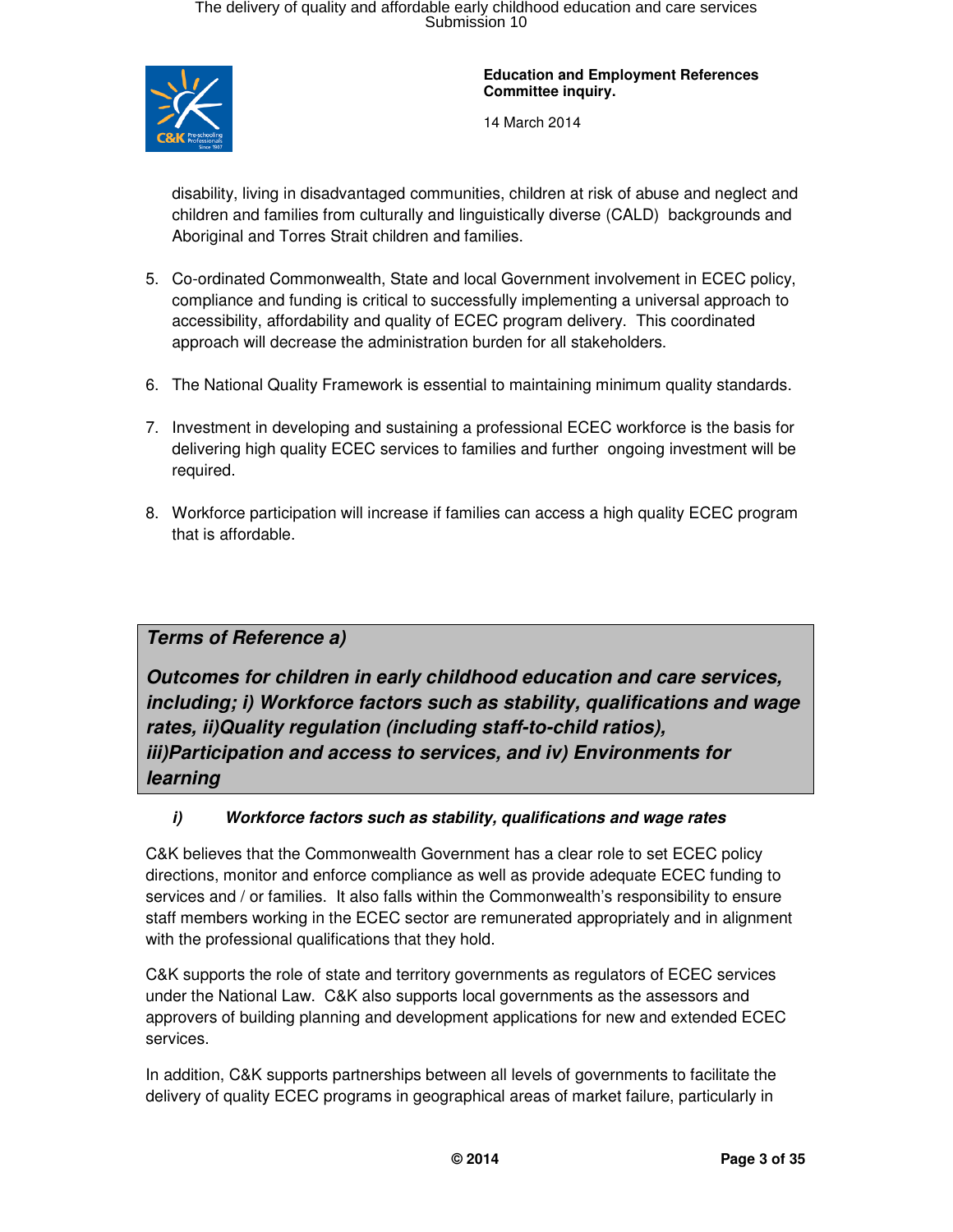

14 March 2014

small, rural and remote communities. Local and State Government could provide an appropriate facility (with financial support from the Commonwealth) and engage an experienced ECEC approved provider to operate the service for the local community. This latter approach is similar to the Queensland Government's strategy for providing universal access to kindergarten programs. The Government has constructed more than 150 high quality ECEC facilities on state school sites since 2010 and then leased these services to C&K and other experienced ECEC approved-providers to operate kindergarten and/or early learning and care centres.

With the Commonwealth focused on birth to school age, and the state and territory governments on school age, both levels of governments must work together to facilitate transitions from the ECEC sector to school.

Qualified educators in the Outside School Hours Care sector are required to meet the specific needs of providing quality in these programs. Educators with qualifications will be able to implement the My Time, Our Place curriculum framework to provide positive outcomes for school aged children, building on their learning, health and well being. Access to quality programs in the OSHC sector is critical for parents to participate in the workforce.

### **ii) Quality regulation (including staff-to-child ratios)**

C&K welcomes and strongly supports the National Quality Framework (NQF) as it provides clear and consistent standards for ECEC service delivery. NQF ensures;

- A move to consistency of service delivery across Australia
- Quality education and care programs for children
- Improved supervision and safety
- Consistent if not improved qualification and professionalism within the sector
- Workforce flexibility between states/ territories
- A rating system for parents with a continuous improvement approach

#### **For Parents**

- quality early childhood education and care means children are in safe, stimulating learning environments, with qualified educators who are nurturing and caring
- the NQF balances improved quality with maintaining affordability for families

#### **Service providers**

• the NQF highlights the important role educators play in early childhood development and learning, in partnership with children's parents/ caregivers

#### **Workforce**

- the NQF recognises a range of work experience and qualifications nationally
- qualification requirements are being introduced gradually, providing the opportunity to complete qualifications.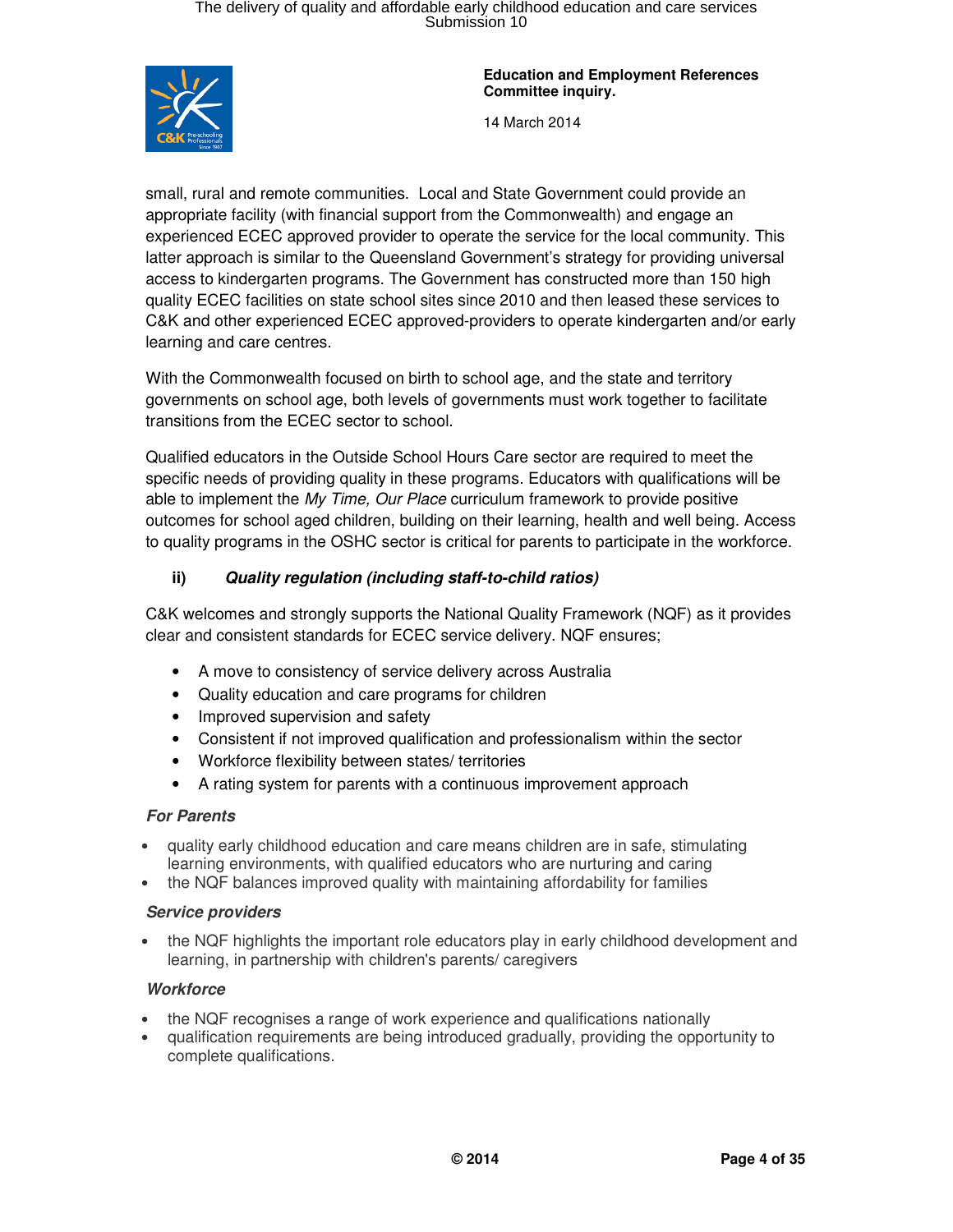

14 March 2014

### **iii) Participation and access to services,**

C&K believes that every child is entitled to access an affordable, high quality ECEC program from birth through to starting school

In 2011, Australia's contribution to pre-primary education as a percentage of Gross Domestic Product (GDP) was 0.1%, well short of the 0.8%+ invested by Denmark, Iceland, Israel, Luxembourg and Spain, countries that have significantly higher enrolments and outcomes than Australia. Source: http://www.oecd.org/edu/eag2013%20(eng)-- FINAL%2020%20June%202013.pdf

In 2011 each of these countries had a higher enrolment rate at age 4 in early childhood education than Australia's 67% (OECD average of 84%). Thirteen percent of Australian 3 year-olds are enrolled in early education programs, significantly lower than the OECD average of 67%. In a 2012 benchmarking study, Australia ranked 28 out of 45 nations by the Economist Intelligence Unit in its commitment to quality, accessibility and affordability of early education.

There is extensive research literature demonstrating the positive benefits of ECEC on children's development and later life outcomes. For example, a longitudinal study conducted in Queensland showed that children who had attended a dedicated kindergarten program had higher levels of competence at entry in the preparatory year of schooling.

James Heckman, a Nobel Laureate in Economics and internationally renowned expert in the economics of human development, is a leading advocate and campaigner for investment in early childhood development, to see greater returns in education, health and productivity. He recommends a 'sooner the better' approach:

"The highest rate of return in early childhood development comes from investing as early as possible, from birth through age five, in disadvantaged families. Starting at age three of four is too little too late, as it fails to recognise that skills beget skills in a complementary and dynamic way. Efforts should focus on the first years for the greatest efficiency and effectiveness. The best investment is in quality early childhood development from birth to five for disadvantaged children and their families" (James J Heckman, December 7, 2012).

Twenty-two percent of Australian children are starting school developmentally vulnerable, based on the Australian Early Development Index. Evidence from international testing programs such as the Programme for International Student Assessment (PISA) shows that children from low socioeconomic backgrounds can be two years behind their same age cohort on starting school.

Universal access to quality ECEC services for all children from birth will bring life-long benefits for the individual child, their family, and society. The research notes the critical importance of the first 3 years of a child's life, and while C&K supports universal access to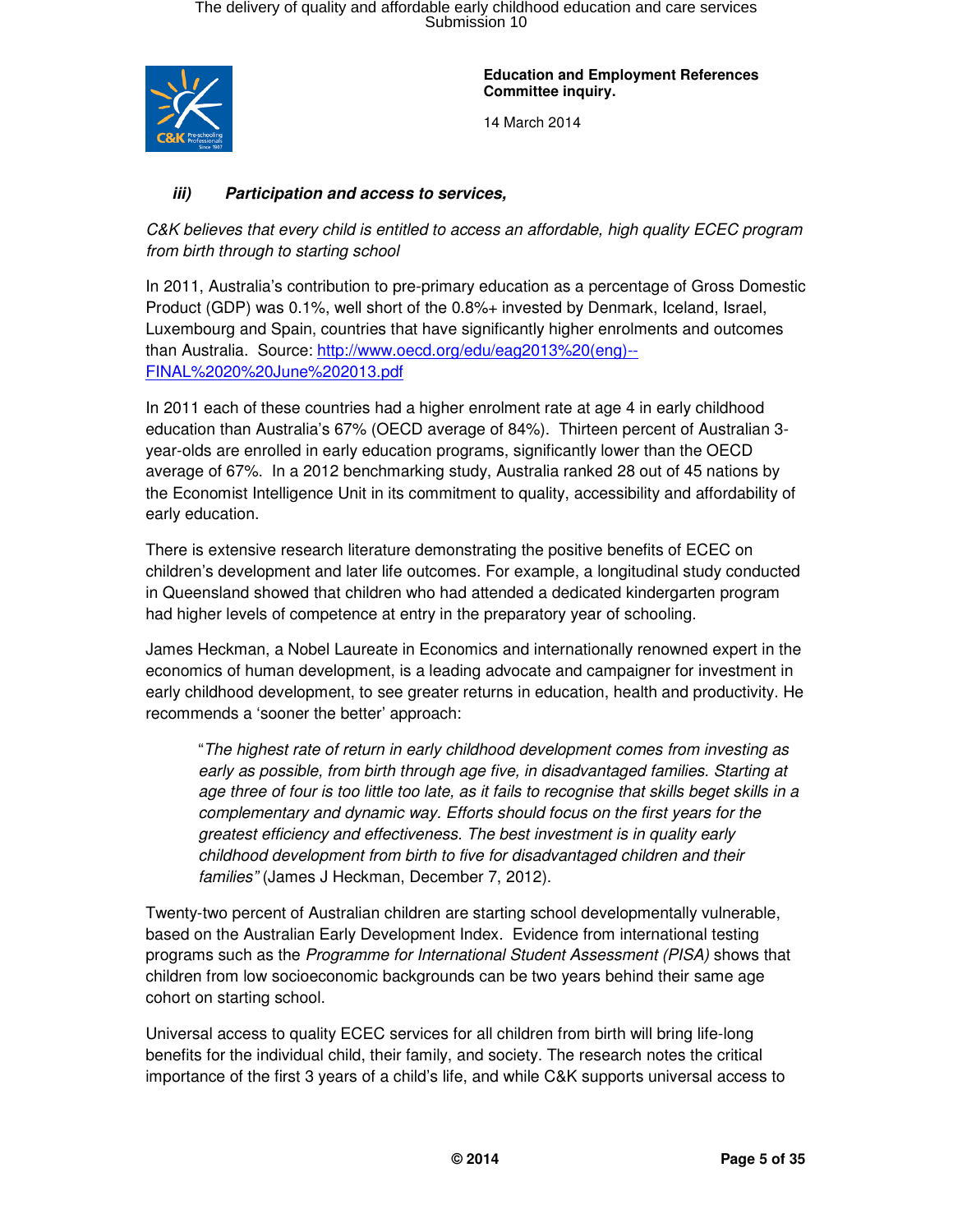

**Education and Employment References Committee inquiry.** 

14 March 2014

early education programs for 4-year olds in the year prior to schooling, it is clear that additional benefits could be achieved through earlier support, particularly for those living in poverty, children from Aboriginal and Torres Strait islander backgrounds, children with disabilities, children with complex needs and children from Culturally and Linguistically Diverse backgrounds.

### **The needs of vulnerable or at risk children**

Participation continues to be lower for the most vulnerable children in Australia. Adequate funding is required to implement innovative and flexible programs and services that encourage vulnerable families and children to access ECEC programs.

Despite Queensland's rapidly growing kindergarten participation rate, in 2012, 23 per cent of eligible children did not access a kindergarten program. Across all forms of ECEC, participation is lower for the most vulnerable children, that is, children from low socioeconomic backgrounds, Aboriginal and Torres Strait Islander children, children with a disability, children with additional needs and children from CALD backgrounds.

C&K has observed that there is an increasing complexity of children's needs. In the area of supporting children with a disability, there are pockets of success, where services have essentially specialised in providing an inclusive service for a particular disability and gained a reputation as a service of choice among that disability group. For example C&K is aware of a service with a reputation for providing quality programs for children with autism and has a high percentage of children with autism enrolled at the service. However, there is a risk that an over representation of one group of children in a service moves it away from a mainstream service. With several children meeting a diagnosis for autism, the service is able to access extra funding from government that enables the engagement of extra support staff. With only one child with a disability at the service, the funding would not be sufficient to engage a full-time support worker.

Services often need to fundraise to meet the extra costs of providing inclusive programs for children with disabilities and other high support needs. In addition some existing staff members report that they are not confident they possess the highly specialised skills needed when they have one or more children with a disability or complex needs within their group. Currently, funding for children with disabilities is dependent on a diagnosis and for very young children this is not always available, particularly in regional and remote areas. Some families withdraw their child from a service when there is inadequate support for a child with additional needs who can become a danger to themselves and others.

Children with complex medical needs are accessing services and may require support yet there is no funding available for children with medical conditions. This may include a child requiring Peg Feeding, Epilepsy with regular seizures and other conditions. C&K are supporting multiple children with concerning behavioural conditions that are undiagnosed as well as children with high anxiety. These children/ services cannot access funding for increased support as these conditions fall outside existing funding guidelines. Additional support is often required to ensure the best possible learning and social outcomes for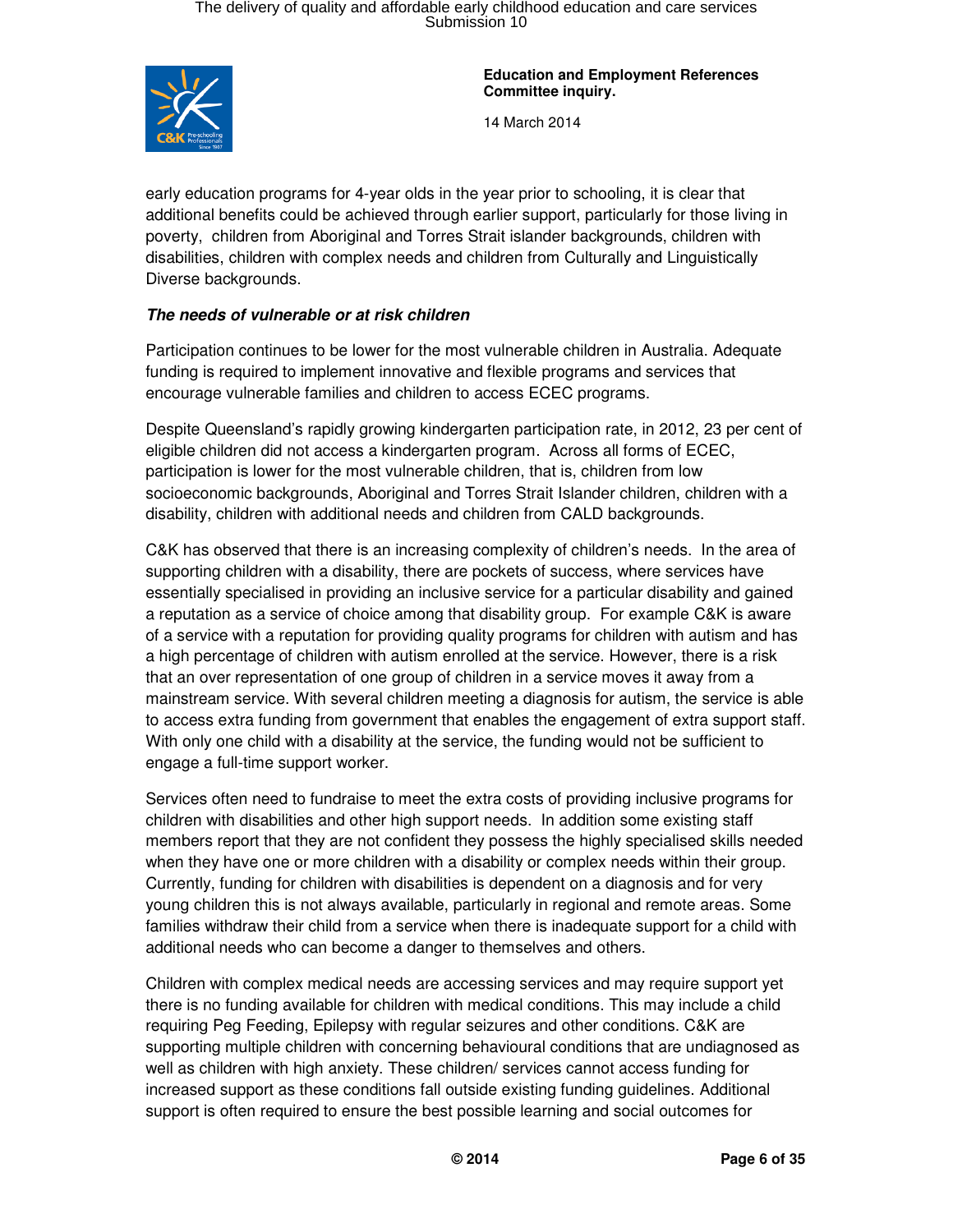

14 March 2014

children.

In 2013, the Australian Government changed its guidelines for Inclusion Support Services (ISS). Historically, ISS has not been available to preschool/kindergarten services; only children with disability attending a long day care service are eligible for support. In 2013, the Australian Government broadened the definition of preschool/kindergarten service to include preschool/kindergarten programs offered at long day care services. This means a child attending a kindergarten program for part of the day through their LDC is not eligible for ISS during this period of enrolment. This change has added unnecessary complexity to an already complex system and denied children with a disability access to inclusion support at a mainstream long day care service because it is providing a high quality early education program. Notably, it is now a requirement for all long day care services to provide an early education program based on the Early Years Learning Framework (EYLF) and engage a qualified early childhood teacher– regardless of whether it's called kindergarten or preschool or early learning or child care. It is C&K's view that ISS should be available to all children with disability regardless of their choice of ECEC service. The current situation is inequitable and narrows options for working families with a child with a disability /complex needs.

### **Cost of ECEC - a barrier to participation and access**

A number of C&K parents have raised concerns about the cost of ECEC. During 2013, C&K experienced a significant increase in overdue fees and a number of families removed their child from the ECEC service due to financial pressures.

The current level of funding for ECEC services is insufficient. The Child Care Benefit (CCB) available to families has not kept up with the rising cost of living, wages and increasing fees. The Child Care Rebate (CCR) has not increased since 2011. Parents take the amount of rebate and subsidy into account when determining the number of days they will enrol their child into an ECEC service.

The current CCB and CCR payment systems are confusing and difficult for families to compare their out of pocket expenses for different ECEC service types. Anecdotally, families have informed C&K that some LDCs seek higher fees and payment for longer hours than that required by the family (e.g. charging for a day of education and care when a shorter session is required).

Pricing is complex and depends upon multiple factors such as government funding, location, population of eligible age children, utilisation, proximity of competitors and staffing costs. C&K is committed to paying its educators wages that are comparable to those received by educators in the state school system, which is higher than those under the modern award for the sector.

Any funding model must be highly flexible to enable families to choose the ECEC program of their choice rather than the program that is most affordable. In an equitable system, the outof-pocket costs of each ECEC option would be comparable for families of similar income levels.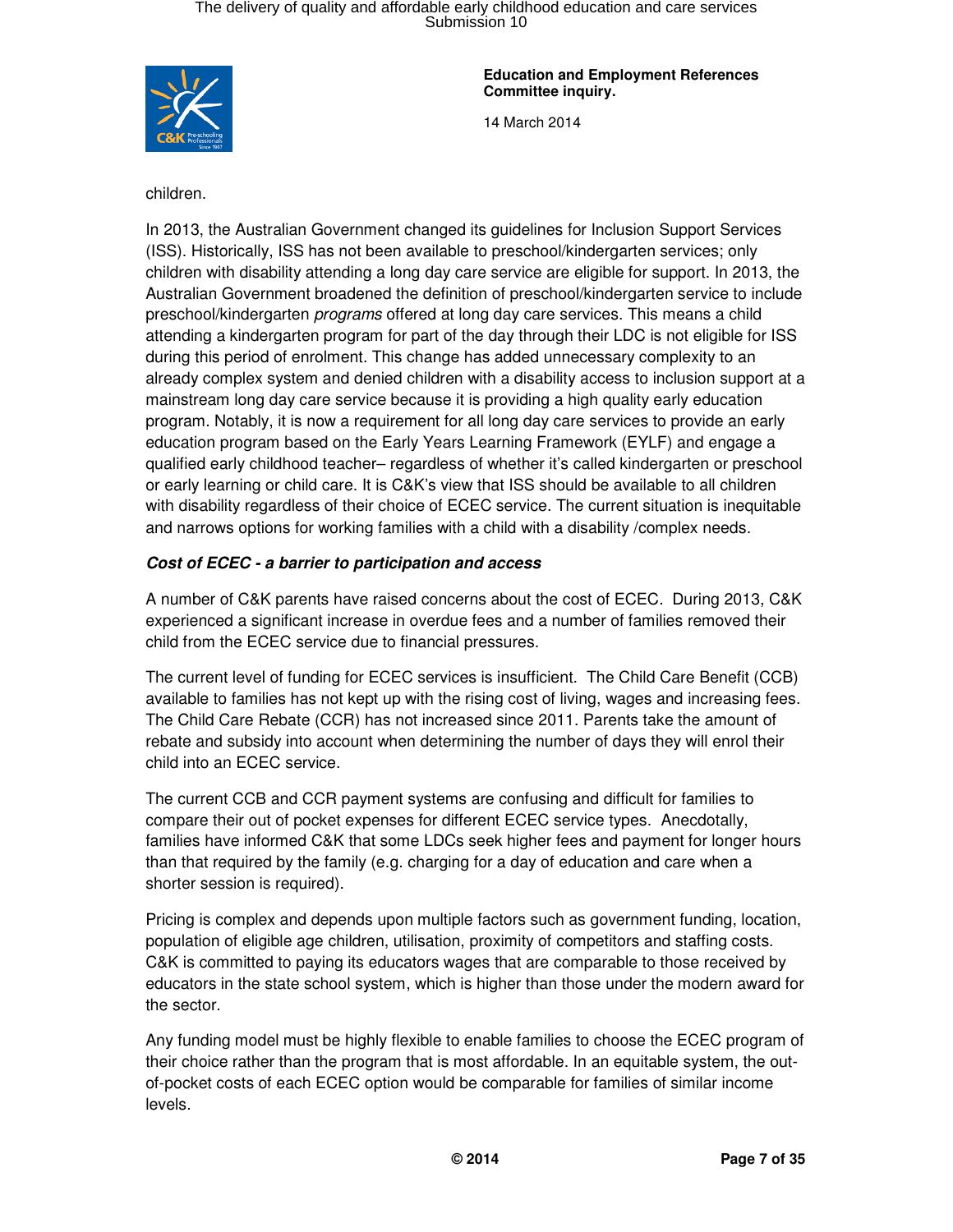

14 March 2014

In small communities, a multi-age room operating long day care hours is likely to be the most viable ECEC option as there are often insufficient children to maximise enrolments in any one age group. If the service engages a qualified early years' teacher, kindergarten-age children can access an approved kindergarten program prior to school, while younger children receive age-appropriate education programs. Fee models for these services need to be flexible, so families only pay for the service they need (e.g. part-day ECEC or full-day ECEC). These services require a higher level of operational funding support as the number of enrolments and thus daily fees, are generally insufficient to meet operating costs.

C&K believes that it is essential that affordable and quality education and care programs are available with subsidies to offset the out-of-pocket expenses for families. An ideal outcome would be that a broad range of ECEC services providing inclusive programs for all, regardless of a family's ability to pay or their employment circumstances are readily accessible.

### **Flexibility and Integrated models of service delivery**

Families require ECEC services that are flexible and meet the diverse needs of the child and family context. C&K support the continuation of a LDC model with embedded kindergarten programs as this model meets the needs of both metropolitan and rural communities.

Considering the high quality and demand in many areas for the kindergarten model, this model should be maintained as part of Australia's early childhood education and care system. Although consideration should be given to further developing the kindergarten model to increase the flexibility of hours of care offered, such as extended hours kindergarten and integration and co-location of kindergartens with OSHC and other early childhood and family support services.

C&K supports centre based and mobile integrated models of service delivery, where families can access ECEC, maternal and child health care, family support and parenting at the one service. There are numerous models across Australia reflecting this including, the Child and Family Centres C&K operates in Mackay. These models are based on partnership, colocation and joint planning and offer a 'one stop shop' for parents where a range of early childhood and family support programs are offered. This model provides a holistic service delivery approach to meet the needs of the child together with the needs of the family.

The integrated service model helps to meet the needs of our most vulnerable children by providing a range of 'soft entry' points for difficult to engage and at risk families and children. Centre based and mobile models mean that services can be offered in a range of locations that help parents become engaged with the services and target those parents that may not normally access services.

### **iv) Environments for learning**

C&K believes that the National Quality Framework is essential to maintaining minimum quality standards. Within the National Quality Standards Quality area 3 particularly focuses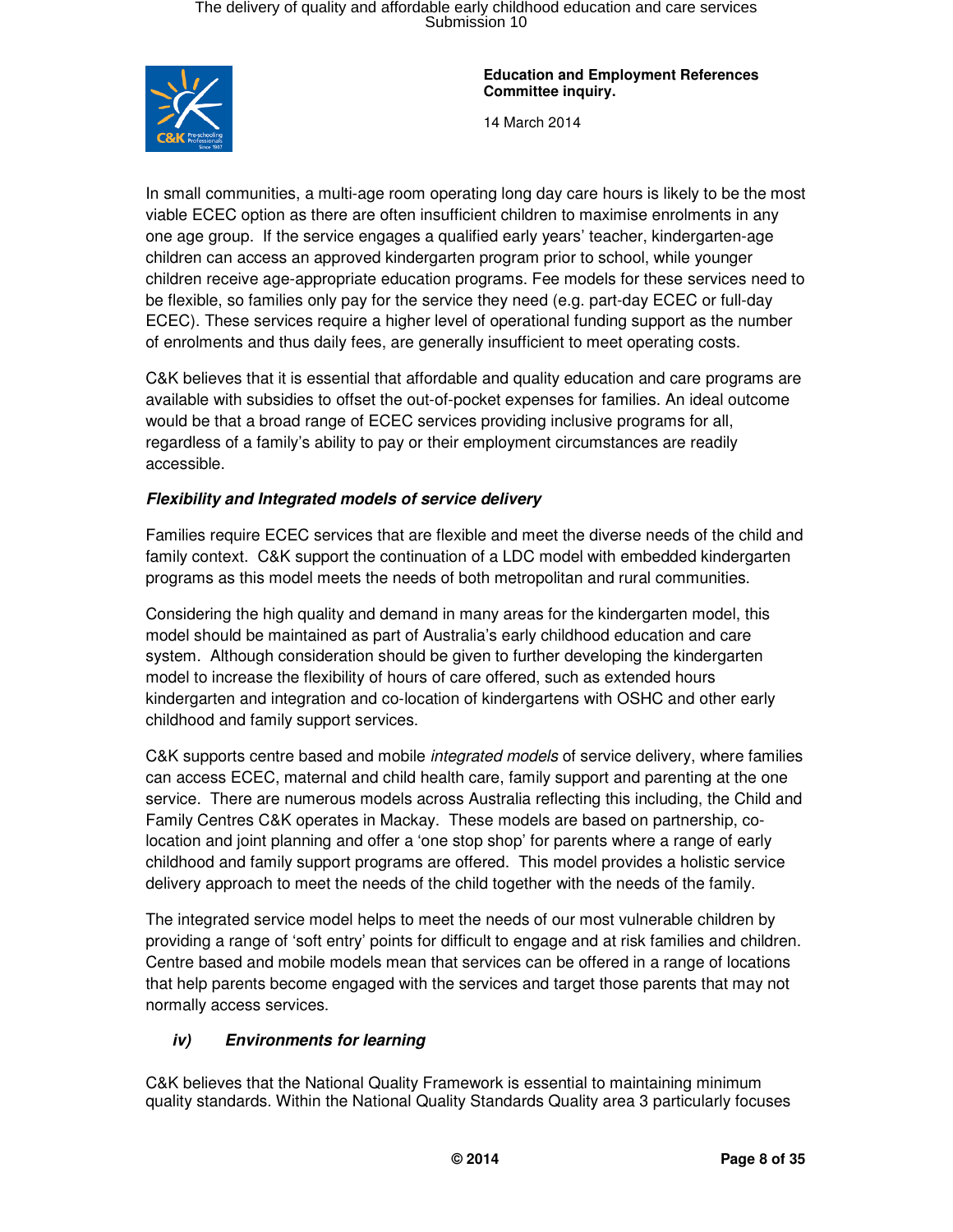

14 March 2014

on physical environments. C&K support the view that creating quality physical and social learning environments both indoors and outdoors will have a positive impact on children's learning.

These active learning environments should be welcoming and reflect the lives and identities of children and families within the service as well as respond to their interests and needs. C&K's learning environments mostly exceed, where possible, prescribed minimum standards, it's this quality of environment that supports early childhood education and care outcomes.

Quality learning environments should offer the following;

- Be responsive to the needs of individual children as well as groups of children in meeting their learning needs
- Well organised areas that allow flow between inside and outside and between learning experiences ,
- Inclusive for all children regardless of culture, race, gender or disability.
- Spaces that promote purposeful exploration and activity with both built and natural environments, a variety of different light sources and natural objects displayed to stimulate inquiry.
- Provide opportunities and choice for both independent and collaborative play.
- Visible boundaries that separate different kinds of experiences and play to promote choice
- Structural features such as windows, that allow children an outlook as well as independent zones that offer a retreat.
- Self-selection and choice of learning experiences, materials and equipment, children should be able to have open access within the environment so they can set their own goals and construct their own knowledge. Technology should be a part of the Kindergarten setting.
- A space that is designed with safety in mind, but does not inhibit challenges.
- Spaces that are sustainable and promote children to be environmentally responsible.
- Consideration for the temporal dimensions, ensuring the appropriate organisation of time, routines and rituals.

C&K believe the outdoor learning environment provides extensive learning opportunities and is integral to our approach to teaching and learning. Outdoor play spaces provide many opportunities to engage children in relationships, learning, fun and recreation. C&K prides itself on our large outdoor play spaces that are much larger than the prescribed minimum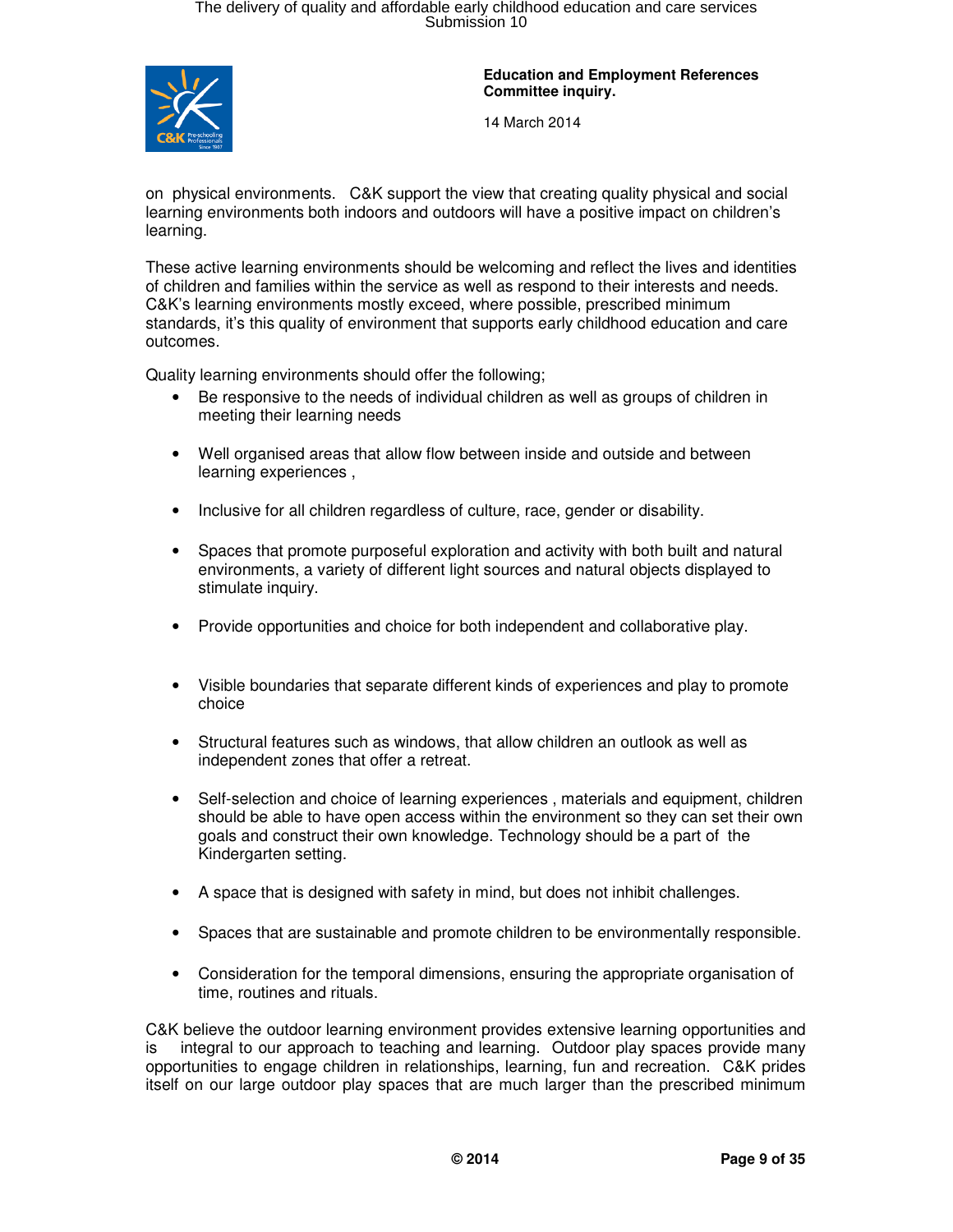

14 March 2014

standards and designed to encourage adventure and exploration in a safe and natural environment.

C&K believe that outdoor environments for young children should be:

- Dynamic, flexible, and versatile
- A place where children can create, choose, change and be in charge of their play
- Where children can be challenged and take risks within a secure and safe environment
- Consist of natural, sustainable spaces and resources.

C&K will endeavour to provide outdoor environments that are a haven for children, staff and families: a place to explore, learn and challenge, make long lasting friendships and be an inspiring environment for years to come.

For these active learning environments to be truly beneficial to the educational outcomes of children C&K deems these spaces to be inclusive, promote competence, independent exploration and learning through play.

The pedagogical practices of educators together with quality designed learning environments provide for optimal learning, growth and development for young children. The leadership, skills and qualifications of the educators are closely linked with the possibilities for learning the environment provides in an ECEC setting. The skills and expertise of the educators to scaffold children's learning must be considered holistically together with learning environments.

An excellent learning environment will be dependent on the skills, qualifications, knowledge and attributes of the educators, the relationships within the service and community, leadership and the physical spaces.

### **Terms of reference b, c, d)**

**b) A progress report into the implementation of the National Quality Framework (NQF), including targets met and those working towards; c) Parents experiences of the outcomes of the NQF** 

**d) Impacts of the announced government amendments to the NQF, and the outcomes for children and early childhood education and care services.**

C&K welcomes and strongly supports the National Quality Framework (NQF) as it provides clear and consistent standards for ECEC service delivery. The impact of the NQF on C&K services has been minimal, as most C&K services were already operating well above the minimum standards prescribed in the NQF. To support the implementation of NQF C&K established a specialised unit and resources to assist services to implement the framework and continuously improve their service delivery.

The table below shows the national assessment and rating summary for C&K services through to February 2014.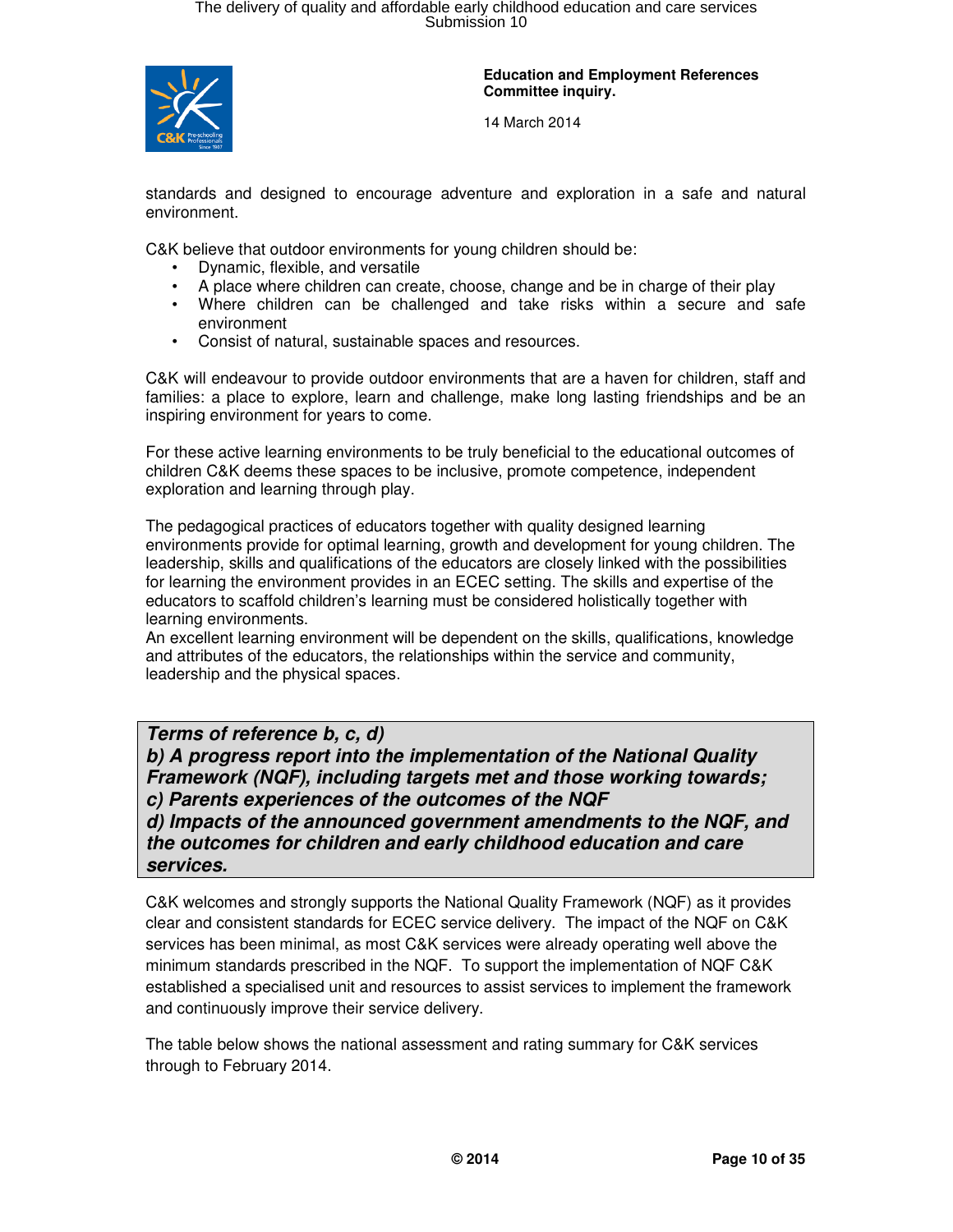

**Education and Employment References Committee inquiry.** 

14 March 2014



C&K believes that there will be significant impact on services when the ratio for  $2 - 3$  year olds changes from 1:8 to 1:5 in 2016. Sourcing appropriately qualified staff may prove difficult and the additional wages required to meet this ratio will result in increased daily fees if the current funding system remains unchanged.

As previously noted, there is difficultly attracting staff members to rural and remote areas. Under the NQF a Certified Supervisor is always required to be on site. This requirement can be difficult to meet in rural and remote areas as the sole Nominated Supervisor needs to work the full opening hours of the service to keep it compliant with legislation.

C&K has concerns about the ability to engage a primary school teacher for 12 weeks under relief arrangements in the NQF, despite limited knowledge on early childhood education.

Alternatively, under the NQF, educators must be enrolled in their course before starting work. However, it would be beneficial for staff to gain some in-service experience to see if ECEC is the career field for them, before going through the expense of enrolling in a qualification. Historically, Queensland has found the requirement to be enrolled in an appropriate course within 3 months of starting work sufficient to identify those staff with an aptitude and desire to continue to work in the ECEC sector.

C&K notes that under current workplace agreements, teachers/educators in long day care services have the least non-contact time (as little as two hours per week), yet these teachers/educators have the largest number of children to plan and report on. In C&K kindergarten services with two stable groups of children attending each week, generally there are no more than 48 children to educate in a year. However, there may be up to 60 kindergarten children in a long day care service in any one-week period.

A recent market research study conducted by an independent research agency on behalf of C&K shows that parents value the standard of care provided by educators, the environment created by the service educators and how the program prepares their child for Prep / primary school the most, when deciding where to enrol their child. The study also determined that parents typically equate the quality of a service with the quality of the staff employed at the service. This is vitally important when analysing possible ECEC workforce initiatives. C&K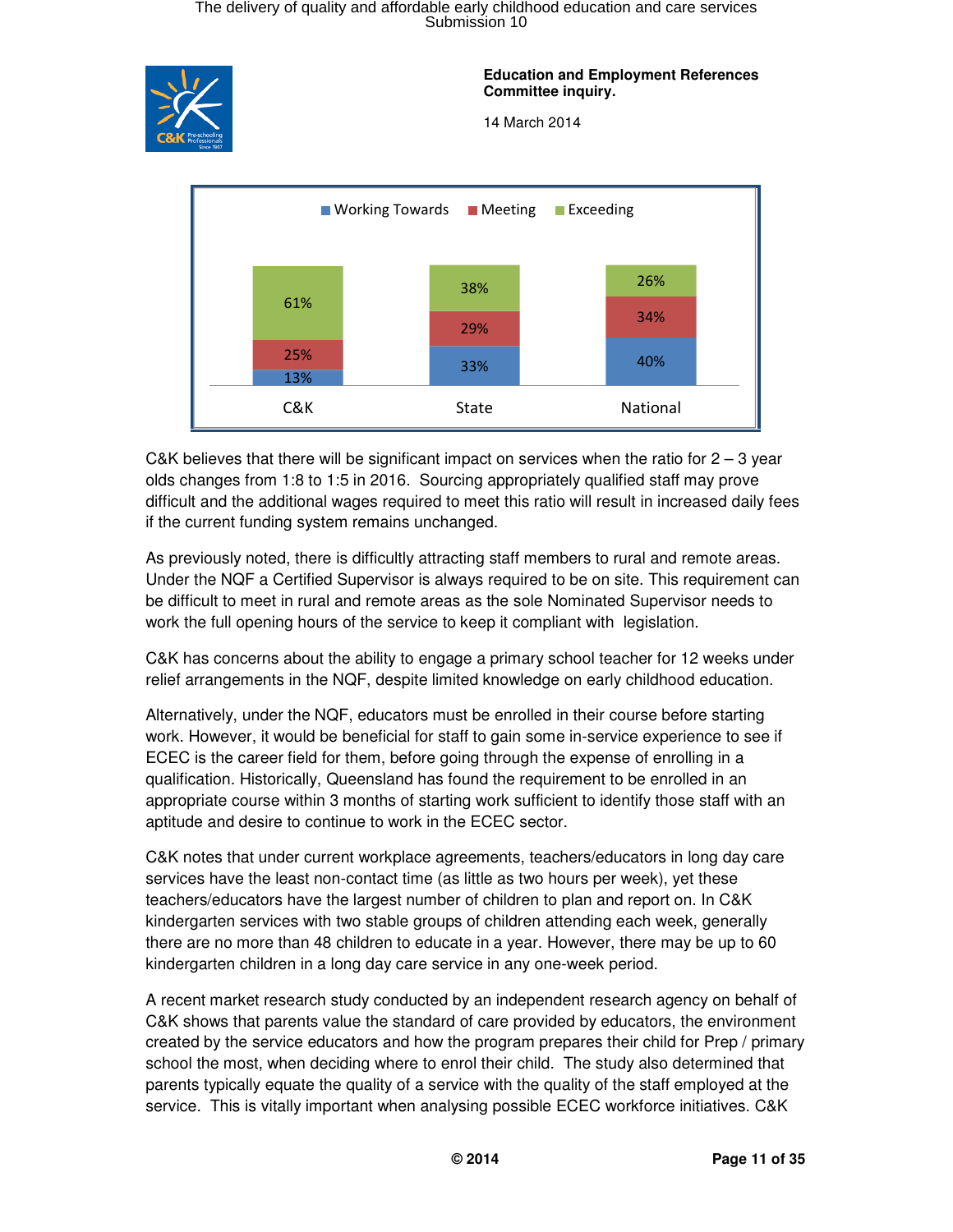

**Education and Employment References Committee inquiry.** 

14 March 2014

believe more planning is required to provide a more diversified ECEC workforce including initiatives to expand the qualifications of educators from Aboriginal and Torres Strait Islander backgrounds.

### **Terms of reference e)**

### **Related matters.**

C&K would suggest that the Education and Employment References Committee conduct research on overseas models of ECEC.

The Scandinavian countries of Norway and Sweden focus on supporting families to educate and care for their children until 2 years of age, after which time financial support is provided to families to access high quality and affordable ECEC until their child commences school. (http://www.norden.org/en/publications/publikationer/2011-562)

In Italy, the Reggio Emilia approach promotes greater staff to child ratios and visiting specialist teachers. (http://www.reggiochildren.it/?lang=en)

New Zealand's home-based care program is similar to Australia's in-home care model. However, the New Zealand model is targeted at families and children meeting specific inclusion criteria, for example, a child with a disability, multiple births of triplets or more and where there is a lack or unsuitability of mainstream ECEC services. (http://www.lead.ece.govt.nz/ManagementInformation/EstablishingAnECEService/Establishi ngAHomeBasedService.aspx)

#### **Recommendations**

- a. Co-ordinated Commonwealth, State and local Government involvement in ECEC policy, compliance and funding is critical to successfully implementing a universal approach to accessibility, affordability and quality of ECEC program delivery.
- b. Partnerships between ECEC services and state education departments / schools to recruit and access qualified ECEC teachers to work part-time across the ECEC service and the local state school.
- c. Allow assistants to enrol in an ECEC course within 3 months of commencing a position.
- d. Additional funding to support the payment of higher wages to staff located in rural, remote or mining locations
- e. Australia needs to continue to increase its investment in early childhood education and care to improve universal access and participation for vulnerable and at risk children and improve its ranking with the top performing OECD countries in this area.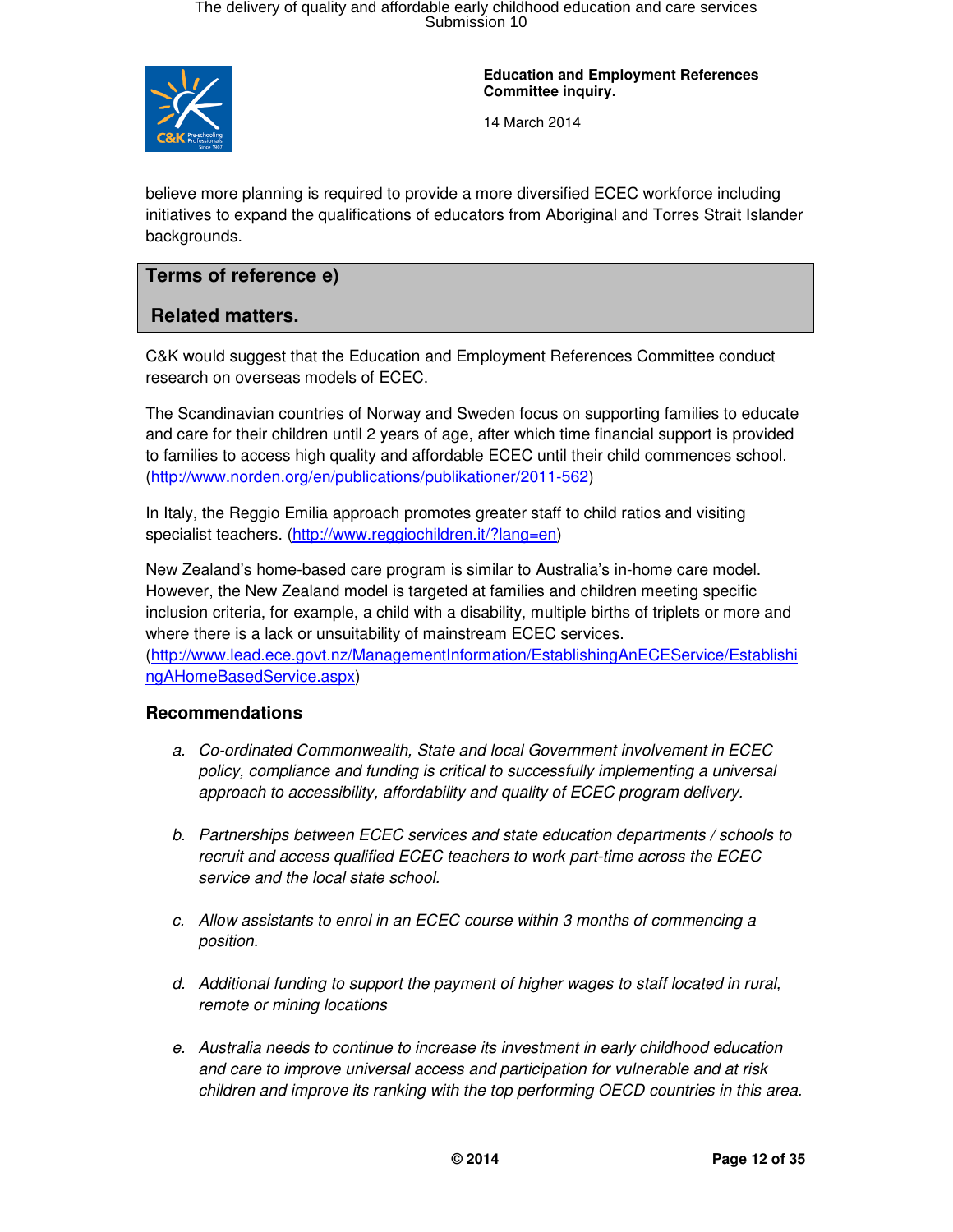

**Education and Employment References Committee inquiry.** 

- f. C&K strongly support the premise that affordability should be equalised across all ECEC service types, with out of pocket expenses for families comparable across different ECEC service types.
- g. Eligibility of government subsidies should not be based on ECEC service type. A single payment system across all ECEC service types that allows parents to choose the ECEC program best suited to their child's needs and obtain comparable benefits would be greatly welcomed.
- h. The Committee could consider a funding scheme whereby current funding for parental leave, preschool and child care is centrally held and accessed. Potentially up to 600 hours per year of quality ECEC could be available to all children from 12 months of age, or at least for children from disadvantaged families. With the introduction of paid parental leave, there is likely to be less demand for ECEC from external providers in the first 12 months of a child's life. From age 12 months, the universal entitlement to ECEC programs could be provided by a range of service providers, provided quality requirements are met.
- i. Vouchers or an access card could be provided to parents to use at any an approved ECEC service of their choice (including in-home care in the future) to access their universal entitlement for children aged 12 months to school age, with top up of fees paid for any additional education and care that is required. It is likely that ECEC fees would need to be regulated for a core, quality service to avoid price gouging. ECEC services may then choose to add extras to their core offering such as language lessons but the cost of these added extras would need to be met by families opting for the service.
- j. Families who choose to care for their own children could claim the voucher as part of their annual tax return thereby reflecting the valid and different choices families make in raising their children. Families participating in work, study or training would continue to be able to access additional assistance to meet the costs of ECEC. It is suggested that any fee subsidies be provided directly to the service, with parents paying the fee gap as an out-of-pocket expense (similar to the approach with Medicare).
- k. C&K encourage the Government to increase funding levels for inclusion support and explore how to expand the inclusion support model to adequately provide for more vulnerable children entering the ECEC. We note that the National Disability Insurance Scheme should result in an increase of funding in the disability service system and the capacity of carers to access additional support services.
- l. In relation to at risk children, children from Aboriginal and Torres Strait Islander and CALD communities refer to text at "Integrated Models of Service Delivery and recommendation 3.5".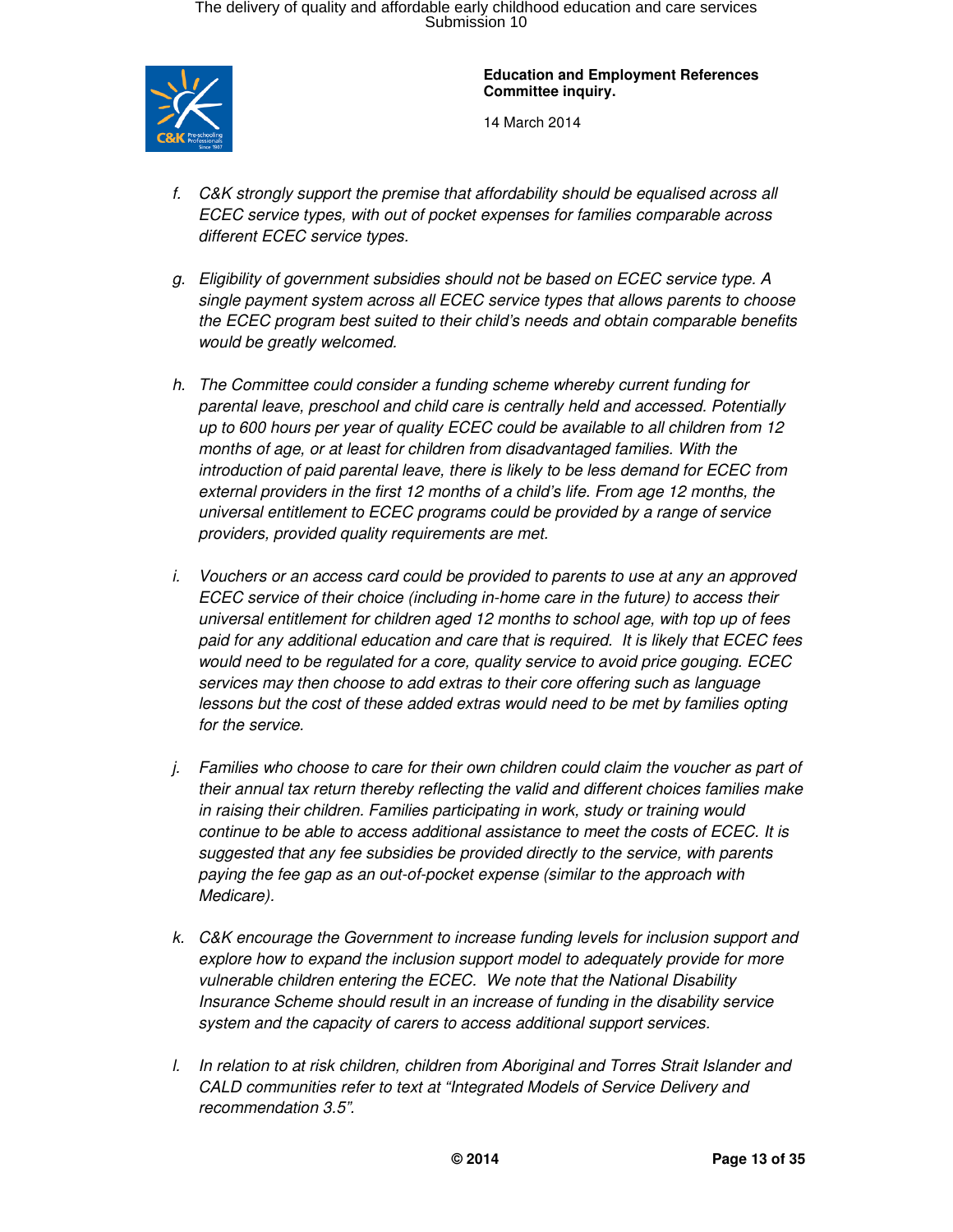

- m. C&K support the continuation of a LDC model with embedded kindergarten programs as this model appears relevant in both metropolitan and rural communities
- n. That given the high quality of service provision offered and the high demand in many areas for the kindergarten model, that this model be maintained as part of Australia's early childhood education and care system.
- o. That consideration is given to further developing the kindergarten model to increase the flexibility of hours of care offered, such as extended hours kindergarten and integration and co-location of kindergartens with OSHC and other early childhood and family support services.
- p. That the Australian Government and State Governments explore the option of increasing the number of integrated child and family centres incorporating early childhood education and care, early childhood health, family support and parenting programs.
- q. It is important that Government recognises that a one size fits all approach will not work as the needs of communities and client groups varies. We support design, trial and evaluation of a range of varied service delivery approaches and models.
- r. C&K recommend that the NQF in relation to qualification requirements in rural and remote communities be reviewed to allow greater flexibility where staff with qualifications are not available or are undertaking recognised training.
- s. C&K suggest that increased initiatives around possible training pathways for educators from Aboriginal and Torres Strait Islander backgrounds be considered and implemented.
- t. C&K recommend that the NQF allow for the hiring of a relief educator with ECEC experience, in the first instance, rather than a teacher with no ECEC experience. In this regard, C&K would seek to give preference to a Diploma level qualified ECEC educator.
- u. C&K suggest that the amount of non-contact or programming time available to educators listed in the modern award needs to take account of the number of children attending each week.
- v. C&K request that the Education and Employment References Committee investigate the ECEC models used in Scandinavia, Italy and New Zealand.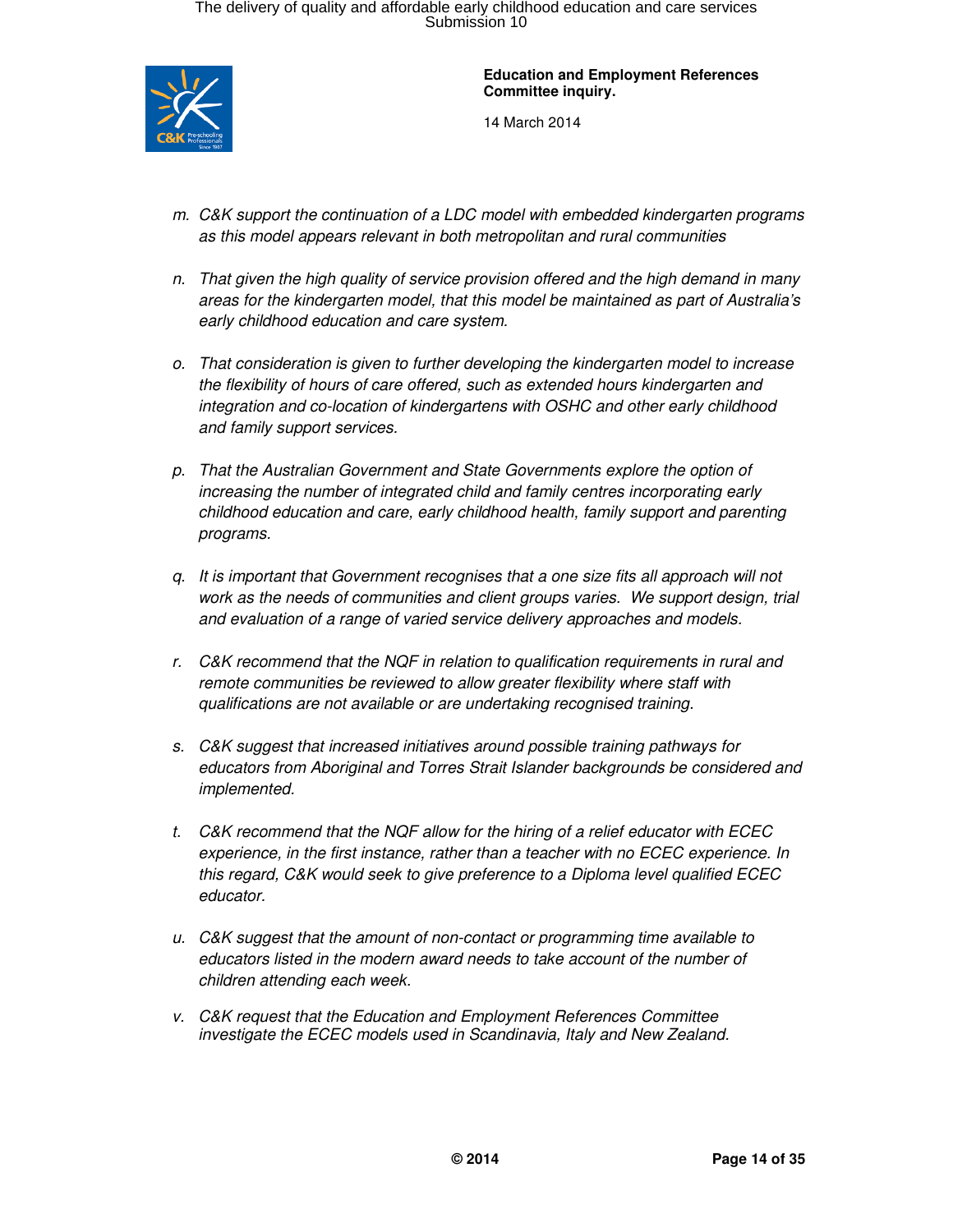

**Education and Employment References Committee inquiry.** 

| Appendix A: Survey Feedback from C&K Affiliate Services | Page 16 |
|---------------------------------------------------------|---------|
| Appendix B: Suggested Research                          | Page 35 |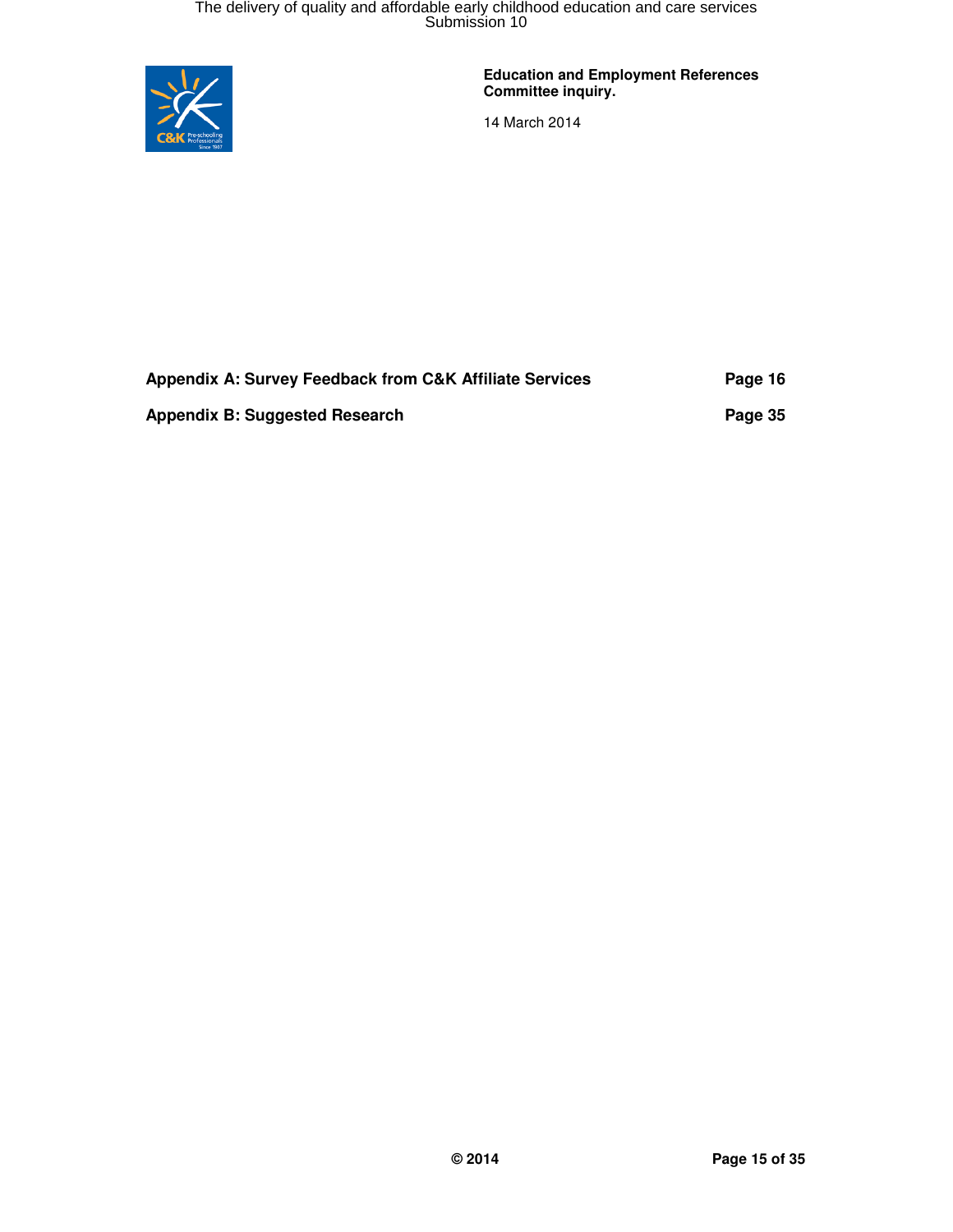

14 March 2014

### **APPENDIX A: SURVEY FEEDBACK FROM C&K AFFILIATE SERVICES**

In December 2013, C&K surveyed its affiliate kindergartens, requesting feedback on the questions asked in the Productivity Commission and Childcare and Education and Employment References Committee's issues papers. The responses are detailed below. It is worthwhile noting that C&K affiliate services are independent incorporated associations that are managed by an elected, volunteer parent management committee. The names of the service and contact details have been withheld for privacy reasons; the Education and Employment References Committee can contact C&K for these details if they require them.

|                                                                                                                                                                                                                                                                                      | Page 2, Q13. Government involvement in childcare and early learning                                                                                                                                                                                                                                                                                                                                                                                                                      |                      |  |
|--------------------------------------------------------------------------------------------------------------------------------------------------------------------------------------------------------------------------------------------------------------------------------------|------------------------------------------------------------------------------------------------------------------------------------------------------------------------------------------------------------------------------------------------------------------------------------------------------------------------------------------------------------------------------------------------------------------------------------------------------------------------------------------|----------------------|--|
| What role, if any, should the different levels of government play in childcare and early childhood education?<br>What outcomes from ECEC are desirable and should be made achievable over the next decade?                                                                           |                                                                                                                                                                                                                                                                                                                                                                                                                                                                                          |                      |  |
| 1                                                                                                                                                                                                                                                                                    | Funding will always be needed from the government to provide quality<br>kindergarten education.                                                                                                                                                                                                                                                                                                                                                                                          | Jan 3, 2014 4:49 AM  |  |
|                                                                                                                                                                                                                                                                                      |                                                                                                                                                                                                                                                                                                                                                                                                                                                                                          |                      |  |
|                                                                                                                                                                                                                                                                                      | Page 2, Q15. Changing demand for ECEC                                                                                                                                                                                                                                                                                                                                                                                                                                                    |                      |  |
| The Commission is seeking empirical evidence on demand for ECEC, in particular:<br>· are there families from particular household structures, socioeconomic groups or geographic areas that are<br>now using some forms of ECEC significantly more than in the past?<br>• which type |                                                                                                                                                                                                                                                                                                                                                                                                                                                                                          |                      |  |
| 1                                                                                                                                                                                                                                                                                    | Families with health care cards and in poor economic area are now<br>accessing kindergarten more as there are few out of pocket expenses.<br>Families with 2 working parents on a lower income or with high debt levels<br>find paying for Kindergarten difficult. They have too much money to have a<br>health care card but still find child care or kindergarten fee's hard to pay.                                                                                                   | Jan 3, 2014 4:49 AM  |  |
|                                                                                                                                                                                                                                                                                      |                                                                                                                                                                                                                                                                                                                                                                                                                                                                                          |                      |  |
| Page 2, Q16. Children's development needs                                                                                                                                                                                                                                            |                                                                                                                                                                                                                                                                                                                                                                                                                                                                                          |                      |  |
| The Commission is seeking evidence on the effect of the different types of ECEC, including separate<br>preschool programs, on children's learning and development and preparedness for school.                                                                                       |                                                                                                                                                                                                                                                                                                                                                                                                                                                                                          |                      |  |
| How does the amount of time spent in ECEC and the age at which a child f                                                                                                                                                                                                             |                                                                                                                                                                                                                                                                                                                                                                                                                                                                                          |                      |  |
| 1                                                                                                                                                                                                                                                                                    | Each child is different, so there is no perfect age to start ECEC for everyone.<br>I believe the kindergarten starting age of 3.5 - 4years is a wonderful age to<br>begin but this is not feasible financially for all families. Extending the length<br>of the kindergarten day would not produce any educational benefit, as most<br>children have taken in all the information they can at the end of a 6 hour day.<br>Extending hours would however suit some parents working hours. | Jan 3, 2014 4:49 AM  |  |
| $\overline{2}$                                                                                                                                                                                                                                                                       | Extended hours are not desirable for very young children. A child-friendly<br>kindergarten program is designed to provide a time for learning that is<br>focused and enjoyable. A long day is emotionally and physically draining to<br>a small child and this can reduce their engagement in activities provided by                                                                                                                                                                     | Dec 13, 2013 6:13 PM |  |
|                                                                                                                                                                                                                                                                                      | educators. Traditional short day kindergarten programs are reflective of the<br>needs of children.                                                                                                                                                                                                                                                                                                                                                                                       |                      |  |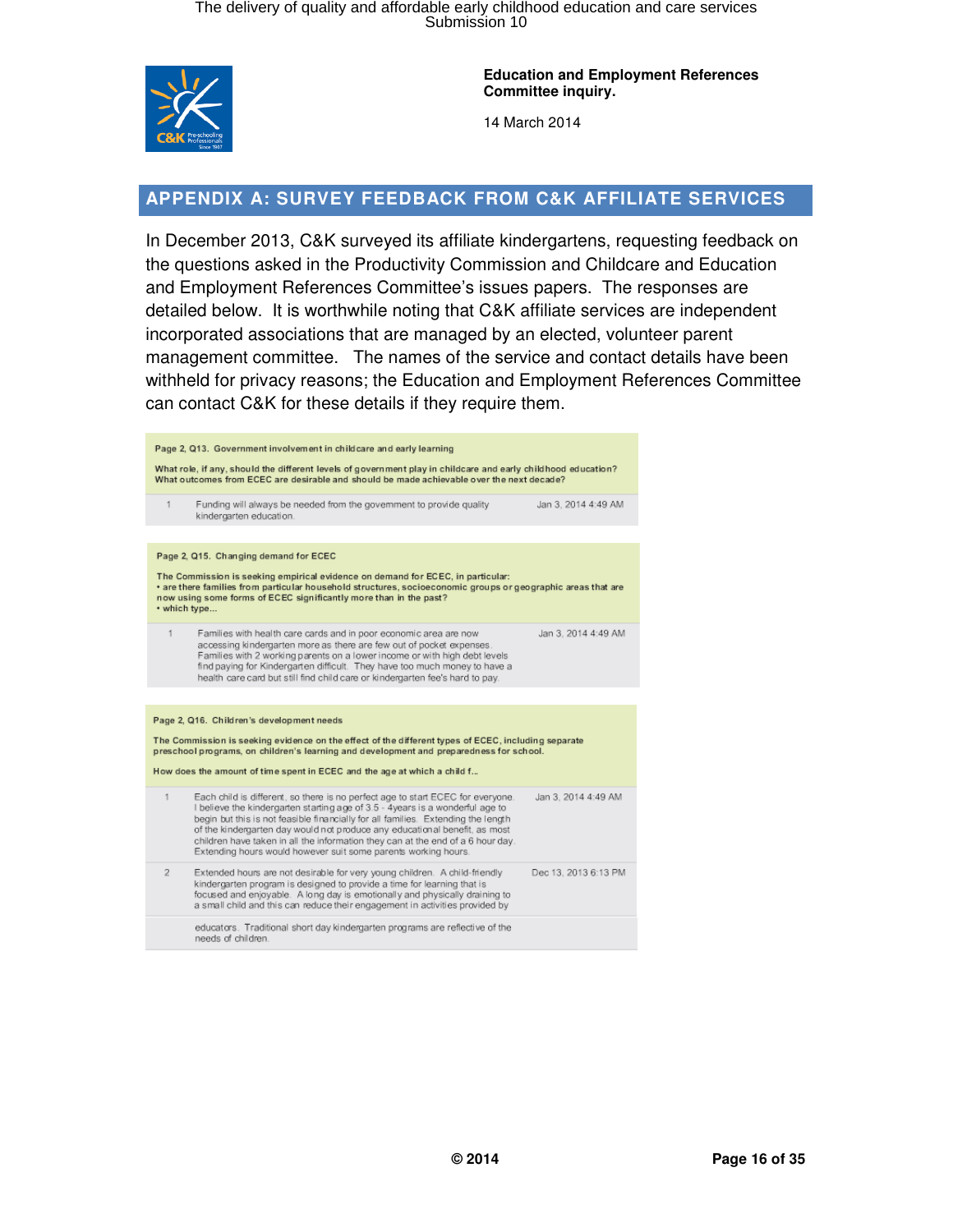

#### **Education and Employment References Committee inquiry.**

| Page 2, Q17. Impacts on workforce participation<br>What is the relative importance of accessibility, flexibility, affordability and quality of ECEC (relative to other<br>key factors) in influencing decisions of parents as to whether they work or remain at home to care for<br>children?                               |                                                                                                                                                                                                                                                                                                                                                                                                                                                                                                                                                                                                                                                                                                                                                                                                                                                                                                                                                                                                                                    |                      |  |
|-----------------------------------------------------------------------------------------------------------------------------------------------------------------------------------------------------------------------------------------------------------------------------------------------------------------------------|------------------------------------------------------------------------------------------------------------------------------------------------------------------------------------------------------------------------------------------------------------------------------------------------------------------------------------------------------------------------------------------------------------------------------------------------------------------------------------------------------------------------------------------------------------------------------------------------------------------------------------------------------------------------------------------------------------------------------------------------------------------------------------------------------------------------------------------------------------------------------------------------------------------------------------------------------------------------------------------------------------------------------------|----------------------|--|
|                                                                                                                                                                                                                                                                                                                             | What trade-offs do working                                                                                                                                                                                                                                                                                                                                                                                                                                                                                                                                                                                                                                                                                                                                                                                                                                                                                                                                                                                                         |                      |  |
| 1                                                                                                                                                                                                                                                                                                                           | If kindergarten is affordable, of a good standard and easy to access, some<br>parents may feel more confident about returning to work. Working parents<br>(such as myself in years gone by) will often choose a lower quality program if<br>it close to their home. Positions in child care were always competitive, so<br>you would have to take what you could get. More mothers working has<br>definitely increase demand for childcare. I don't believe more demand has<br>always led to more quality however. In the past staff qualifications were not<br>very high in childcare. Demand for kindergartens places have been higher in<br>the past as their staff were often more qualified and had more teaching<br>experience.                                                                                                                                                                                                                                                                                              | Jan 3, 2014 4:49 AM  |  |
| $\overline{2}$                                                                                                                                                                                                                                                                                                              | There are many options for working families in our area to access long hours<br>day care which also provide Kindy programs. Our centre still only provides<br>a short hours Kindy program and given we have had very limited vacancies<br>at our centre in the past few years we feel the demand for this service is still<br>high Some families with two working parents have accessed our short<br>hours centre by employing a Nanny or Family Day Care professional to<br>provide care before and after Kindy or by relying on the support of<br>Grandparents to drop off and pick up children. Many siblings of children<br>attending our centre also attend the State Primary School next door. This<br>school has a out of school hours care facility that children at our service are<br>not able to access due to their age. It would be helpful to many of our<br>families if their Kindy child could access this service and may increase the<br>capacity of our service to provide for families that access the school. | Dec 13, 2013 6:13 PM |  |
|                                                                                                                                                                                                                                                                                                                             |                                                                                                                                                                                                                                                                                                                                                                                                                                                                                                                                                                                                                                                                                                                                                                                                                                                                                                                                                                                                                                    |                      |  |
| Page 2, Q18. Availability of childcare and early learning services<br>The Commission is seeking evidence on:<br>. the extent to which parents are experiencing difficulties accessing ECEC that meets their needs/preferences<br>and whether there are particular categories of care, times, locations or circumstances fo  |                                                                                                                                                                                                                                                                                                                                                                                                                                                                                                                                                                                                                                                                                                                                                                                                                                                                                                                                                                                                                                    |                      |  |
| 1                                                                                                                                                                                                                                                                                                                           | Our centre has it's own website and one attached to the C and K<br>Kindergarten main page. Most parents access this website to find out<br>information about our centre when considering enrollment.                                                                                                                                                                                                                                                                                                                                                                                                                                                                                                                                                                                                                                                                                                                                                                                                                               | Dec 13, 2013 6:13 PM |  |
|                                                                                                                                                                                                                                                                                                                             |                                                                                                                                                                                                                                                                                                                                                                                                                                                                                                                                                                                                                                                                                                                                                                                                                                                                                                                                                                                                                                    |                      |  |
| Page 2, Q19. Availability of childcare and early learning services<br>The Commission is seeking information from ECEC providers on:<br>. how the sector has responded to growth in demand, including changes to types of care offered, cost and<br>pricing structures used by different types of providers, and any viabili |                                                                                                                                                                                                                                                                                                                                                                                                                                                                                                                                                                                                                                                                                                                                                                                                                                                                                                                                                                                                                                    |                      |  |
| 1                                                                                                                                                                                                                                                                                                                           | Having triplets and health care card holders able to access support with the<br>cost of Kindy has been very positive step to increasing participation of those<br>groups in our program.                                                                                                                                                                                                                                                                                                                                                                                                                                                                                                                                                                                                                                                                                                                                                                                                                                           | Dec 13, 2013 6:13 PM |  |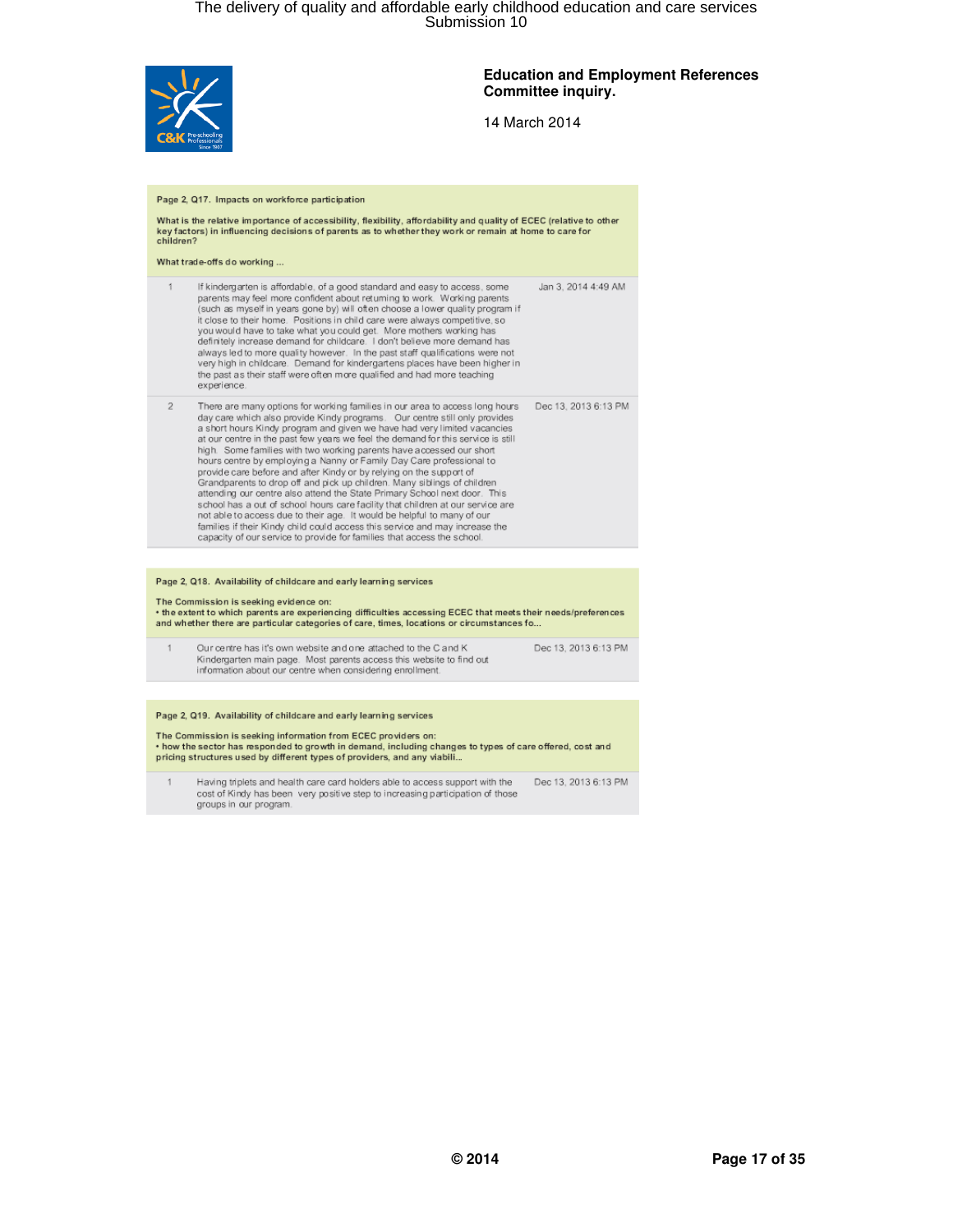

#### **Education and Employment References Committee inquiry.**

| Page 2, Q21. Flexibility of childcare and early learning services                                                                                                                                                                                       |                                                                                                                                                                                                                                                                                                                                                                                                                                                                                                                                                                                                                                                                                                                                                                                                                                                                                                                                                                                                                                     |                      |  |
|---------------------------------------------------------------------------------------------------------------------------------------------------------------------------------------------------------------------------------------------------------|-------------------------------------------------------------------------------------------------------------------------------------------------------------------------------------------------------------------------------------------------------------------------------------------------------------------------------------------------------------------------------------------------------------------------------------------------------------------------------------------------------------------------------------------------------------------------------------------------------------------------------------------------------------------------------------------------------------------------------------------------------------------------------------------------------------------------------------------------------------------------------------------------------------------------------------------------------------------------------------------------------------------------------------|----------------------|--|
| The Commission is seeking information on:<br>* the extent and nature of unmet demand for more flexible ECEC<br>• the reasons why current providers are not offering more flexible care options<br>* the experiences of providers who offer flexible car |                                                                                                                                                                                                                                                                                                                                                                                                                                                                                                                                                                                                                                                                                                                                                                                                                                                                                                                                                                                                                                     |                      |  |
| 1                                                                                                                                                                                                                                                       | Currently our kindergarten only offers a 8.45am - 2.45pm on a 5 day fortnight<br>model, as this is the program requested by a majority of our parents.<br>Financial incentives to try a new approach would encourage kindergartens to<br>give it a try because a change to shorter weeks and longer days may have<br>mean kindergartens loose money at first. It is hard to predict how the<br>change may effect enrolments and no kindergartens can afford to run at a<br>loss.                                                                                                                                                                                                                                                                                                                                                                                                                                                                                                                                                    | Jan 3. 2014 4:49 AM  |  |
| $\overline{2}$                                                                                                                                                                                                                                          | There are many options for working families in our area to access long hours<br>day care which also provide Kindy programs. Our centre still only provides<br>a short hours Kindy program and given we have had very limited vacancies<br>at our centre in the past few years we feel the demand for this service is still<br>high. Some families with two working parents have accessed our short<br>hours centre by employing a Nanny or Family Day Care professional to<br>provide care before and after Kindy or by relying on the support of<br>Grandparents to drop off and pick up children. Many siblings of children<br>attending our centre also attend the State Primary School next door. This<br>school has a out of school hours care facility that children at our service are<br>not able to access due to their age. It would be helpful to many of our<br>families if their Kindy child could access this service and may increase the<br>capacity of our service to provide for families that access the school. | Dec 13, 2013 6:13 PM |  |
|                                                                                                                                                                                                                                                         |                                                                                                                                                                                                                                                                                                                                                                                                                                                                                                                                                                                                                                                                                                                                                                                                                                                                                                                                                                                                                                     |                      |  |
|                                                                                                                                                                                                                                                         | Page 2, Q22. Services for additional needs and regional and remote areas                                                                                                                                                                                                                                                                                                                                                                                                                                                                                                                                                                                                                                                                                                                                                                                                                                                                                                                                                            |                      |  |
| $•$ the                                                                                                                                                                                                                                                 | The Commission is seeking information on:<br>. how well the needs of disadvantaged, vulnerable or other additional needs children are being met by the<br>ECEC sector as a whole, by individual types of care, and in particular regions                                                                                                                                                                                                                                                                                                                                                                                                                                                                                                                                                                                                                                                                                                                                                                                            |                      |  |
| 1                                                                                                                                                                                                                                                       | I don't believe children with additional needs always get the assistance they<br>require. Often significant paperwork/reports are needed and families just<br>don't have it. Often kindergarten teachers are the first to pick up special<br>needs but this happens within the first 6 months. Then it takes time for<br>families to see a paediatrician and when reports finally are received the<br>funding window is gone. Our kindergarten will often shoulder the costs of<br>additional needs aides as the children don't have the paperwork required.                                                                                                                                                                                                                                                                                                                                                                                                                                                                        | Jan 3, 2014 4:49 AM  |  |
| 2                                                                                                                                                                                                                                                       | Our centre budgets to support families with children who require extra care.<br>Many children who require extra support at young age may not have the<br>required paperwork to access government funding for these additional need<br>services. Kindergarten Teachers are often the first to support parents to<br>access the health professionals required to support their children. More<br>funding for early identification programs and public health initiatives to<br>support parents and kindergartens with early intervention services would be<br>welcomed.                                                                                                                                                                                                                                                                                                                                                                                                                                                               | Dec 13, 2013 6:13 PM |  |
|                                                                                                                                                                                                                                                         | Page 2, Q23. Cost of childcare and early learning services in Australia                                                                                                                                                                                                                                                                                                                                                                                                                                                                                                                                                                                                                                                                                                                                                                                                                                                                                                                                                             |                      |  |
| The Commission is seeking information and where possible quantitative evidence on:<br>· financial difficulties arising from paying childcare fees, including the types or location of families<br>experiencing the greatest difficulties in meet        |                                                                                                                                                                                                                                                                                                                                                                                                                                                                                                                                                                                                                                                                                                                                                                                                                                                                                                                                                                                                                                     |                      |  |
| 1                                                                                                                                                                                                                                                       | The kindergartens in our area all need to be financially competitive. Even if<br>our costs rise we need to keep our fee's on a par with similar kindergartens<br>around us. Often funding pressure is then placed on parent committee's. As<br>a director my work demands are huge but committee's can't afford to pay me<br>the overtime required for me to do my job well. This makes keeping staff<br>difficult as we are not getting paid for all the extra hours. High staff tum over<br>reduces the quality of education provided.                                                                                                                                                                                                                                                                                                                                                                                                                                                                                            | Jan 3, 2014 4:49 AM  |  |
| $\overline{2}$                                                                                                                                                                                                                                          | Having triplets and health care card holders able to access support with the<br>cost of Kindy has been very positive step to increasing participation of those<br>groups in our program                                                                                                                                                                                                                                                                                                                                                                                                                                                                                                                                                                                                                                                                                                                                                                                                                                             | Dec 13, 2013 6:13 PM |  |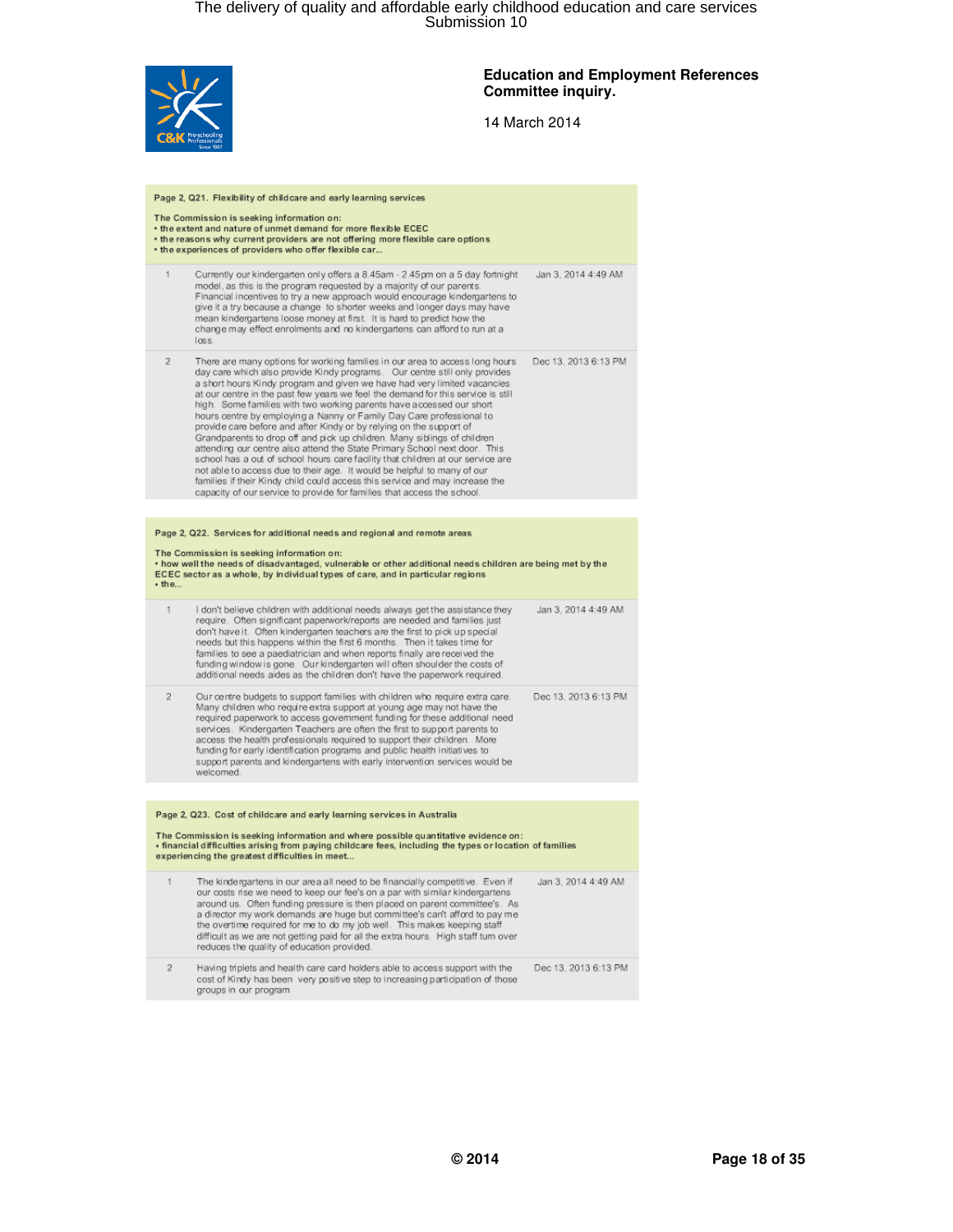

#### **Education and Employment References Committee inquiry.**

| Page 2, Q24. Government regulation of childcare and early learning                                                                                                                                                                                                                                                                      |  |  |
|-----------------------------------------------------------------------------------------------------------------------------------------------------------------------------------------------------------------------------------------------------------------------------------------------------------------------------------------|--|--|
| The Commission is seeking up-to-date evidence, specific examples and case studies that will inform an<br>assessment of both the benefits and costs of current regulations impacting on ECEC services.                                                                                                                                   |  |  |
| 1<br>The costs of the current regulations on ECEC services is that there is huge<br>Jan 3, 2014 4:49 AM<br>administrative demands on Directors. Higher work demands mean that<br>Directors are requesting to be paid for all the extra hours. Small<br>kindergarten's can't always afford the extra pay but want to keep quality staff. |  |  |
|                                                                                                                                                                                                                                                                                                                                         |  |  |
| Page 2, Q25. Workforce issues and the effects of the National Quality Framework                                                                                                                                                                                                                                                         |  |  |
| The Commission is seeking views and evidence on:<br>. the effect of increased staff ratios and qualification requirements on outcomes for children<br>. how ECEC providers are handling the pace of implementation of new staffing rat                                                                                                  |  |  |
| Increased staffing costs incurred by NQF have already been passed on to<br>Jan 3, 2014 4:49 AM<br>1<br>parents at our centre. I am now paid for an extra 6 hours work a fortnight, to<br>cover higher administrative demands.                                                                                                           |  |  |
| $\overline{2}$<br>Increasing staff ratios is an excellent way to increase children's engagement<br>Dec 13, 2013 6:13 PM<br>and participation in programs.                                                                                                                                                                               |  |  |
|                                                                                                                                                                                                                                                                                                                                         |  |  |
| Page 2, Q26. Workforce issues and the effects of the National Quality Framework                                                                                                                                                                                                                                                         |  |  |
| The Commission is seeking information on:<br>· initiatives of governments to address workforce shortages and qualifications, including the cost and<br>effectiveness of these initiatives<br>· initiatives of providers to address their w                                                                                              |  |  |
| 1<br>To attract 4 year qualified teachers to the childcare industry you need to offer<br>Jan 3, 2014 4:49 AM<br>them working conditions similar to kindergartens and state schools. If these<br>don't get similar working hours and holidays to colleges in kindergartens and<br>schools, then they simply won't stay.                  |  |  |
|                                                                                                                                                                                                                                                                                                                                         |  |  |
| Page 2, Q28. National Quality Framework                                                                                                                                                                                                                                                                                                 |  |  |
| Could the information provided on the 'My Child' website be changed to make it more useful or accessible to<br>families? Are there other approaches to providing information to parents about vacancies, fees and<br>compliance that should be considered?                                                                              |  |  |
| The "My child" website could be advertised better. Parents don't access it<br>1<br>Jan 3, 2014 4:49 AM<br>because they don't always know it is there.                                                                                                                                                                                   |  |  |
|                                                                                                                                                                                                                                                                                                                                         |  |  |
| Page 2, Q29. Other regulations                                                                                                                                                                                                                                                                                                          |  |  |
| The Commission is seeking information on:<br>• how particular regulations (including the NQF) impact on the structure, operations, cost and profitability of<br>ECEC services - for example, are services consolidating or amalgamating their operations to reduce<br>administration costs                                              |  |  |
| Regulations and NQF have meant that our centre now pays both directors<br>Jan 3, 2014 4:49 AM<br>1<br>for 6 hours of additional administrative work per fortnight. Previously 3 hours<br>were allocated. This makes our centre less profitable as these funds need to<br>come from somewhere.                                           |  |  |
|                                                                                                                                                                                                                                                                                                                                         |  |  |
| Page 2, Q30. Options for regulatory reform                                                                                                                                                                                                                                                                                              |  |  |
| How could the NQF and other regulations affecting ECEC be improved - both requirements and their<br>implementation/enforcement - to be more effective and/or to reduce the compliance burden on ECEC<br>services or workers and/or administration costs for governments?                                                                |  |  |
| Ar                                                                                                                                                                                                                                                                                                                                      |  |  |
| I believe kindergarten would be better left self regulated. If parents do not<br>1<br>Jan 3, 2014 4:49 AM<br>believe our centre is providing a quality education they simply will not enrol<br>and our service will close.                                                                                                              |  |  |
|                                                                                                                                                                                                                                                                                                                                         |  |  |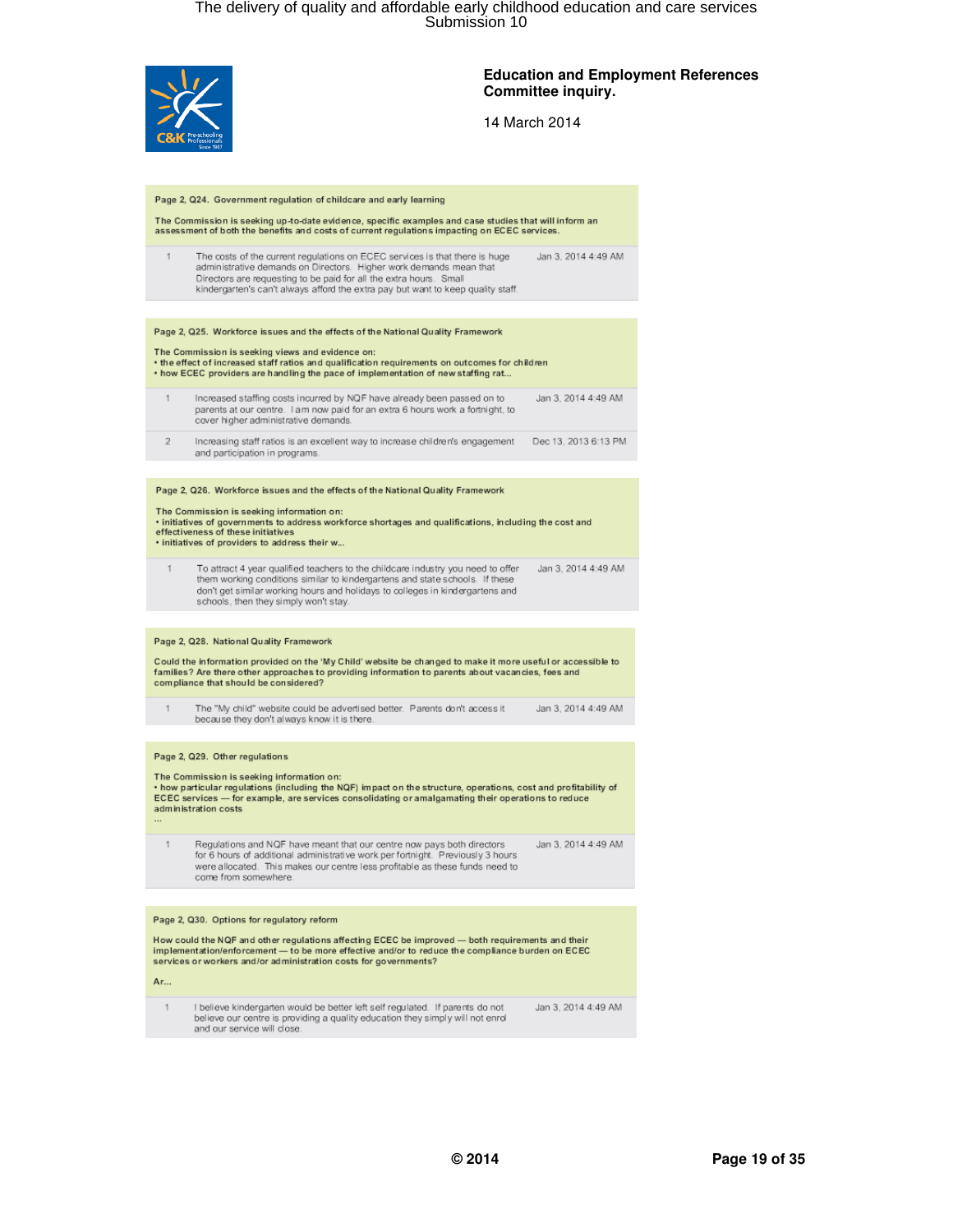

#### **Education and Employment References Committee inquiry.**

14 March 2014

| Page 2, Q31. Government support for childcare and early learning<br>Some general questions about government support:<br>. How does government support to families and childcare providers impact on accessibility, flexibility and |                                                                                                                                                                                                                                                                                                                                   |                      |  |
|------------------------------------------------------------------------------------------------------------------------------------------------------------------------------------------------------------------------------------|-----------------------------------------------------------------------------------------------------------------------------------------------------------------------------------------------------------------------------------------------------------------------------------------------------------------------------------|----------------------|--|
|                                                                                                                                                                                                                                    | affordability of childcare?<br>. Is the level of overall government support for ECEC ap                                                                                                                                                                                                                                           |                      |  |
| 1                                                                                                                                                                                                                                  | Funding levels should be increase to compensate for the increased workload<br>of teacher/directors/aides in the ECEC sector.                                                                                                                                                                                                      | Jan 3, 2014 4:49 AM  |  |
| $\overline{2}$                                                                                                                                                                                                                     | Ultimately it would be wonderful if it was free to access a Kindy progam for<br>all QLD children.                                                                                                                                                                                                                                 | Dec 13, 2013 6:13 PM |  |
|                                                                                                                                                                                                                                    |                                                                                                                                                                                                                                                                                                                                   |                      |  |
|                                                                                                                                                                                                                                    | Page 2, Q34. Options for reform of childcare funding and support - service providers                                                                                                                                                                                                                                              |                      |  |
|                                                                                                                                                                                                                                    | How could government support programs be reformed to better meet government objectives for ECEC?                                                                                                                                                                                                                                  |                      |  |
| Is there scope to simplify childcare support? What changes could be made to the way childcare support is<br>administered to m                                                                                                      |                                                                                                                                                                                                                                                                                                                                   |                      |  |
| 1                                                                                                                                                                                                                                  | The difference between approved care and registered care is very confusing<br>and hard to explain to staff. let alone parents. This system could definitely be<br>simplified. ECEC funding need definitely to have conditions applied.<br>appropriately qualified staff is essential as well as a 600 hour annual<br>program etc. | Jan 3, 2014 4:49 AM  |  |
|                                                                                                                                                                                                                                    |                                                                                                                                                                                                                                                                                                                                   |                      |  |
| Page 2, Q35. Options for reform of childcare funding and support - parents                                                                                                                                                         |                                                                                                                                                                                                                                                                                                                                   |                      |  |
| What financial contribution should parents be expected to make to the care and education of their children?                                                                                                                        |                                                                                                                                                                                                                                                                                                                                   |                      |  |
| To what extent should governments subsidise use of childcare and early learning? Should families<br>reasonably expect to re                                                                                                        |                                                                                                                                                                                                                                                                                                                                   |                      |  |
|                                                                                                                                                                                                                                    | I believe support should directly subsidise ECEC fees.                                                                                                                                                                                                                                                                            | Jan 3, 2014 4:49 AM  |  |

|  | It would be wonderful if all families regardless of income could access a<br>quality kindy program free of charge much like they can currently access the | Dec 13, 2013 6:13 PM |
|--|-----------------------------------------------------------------------------------------------------------------------------------------------------------|----------------------|
|  |                                                                                                                                                           |                      |

state school prep program.

Page 2, Q37. The Productivity Commission are encouraging participants to comment on any or all issues they<br>believe are relevant to the inquiry, please use this space to provide any further comments or issues you wish<br>the P

We would hope that any decision made in relation to early childhood<br>education would be driven by the best interests of children and their learning Dec 13, 2013 6:13 PM  $\mathbf{1}$ requirements.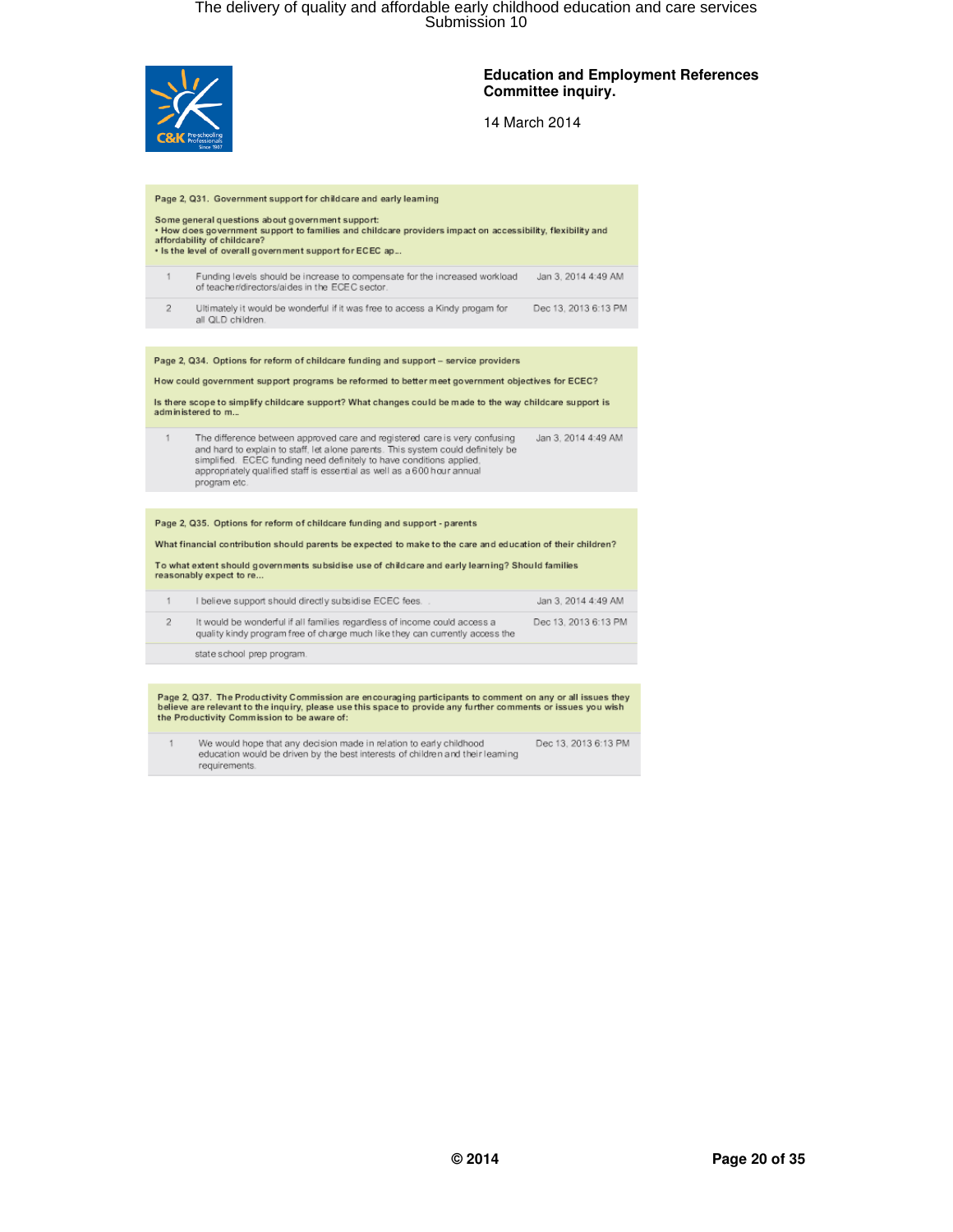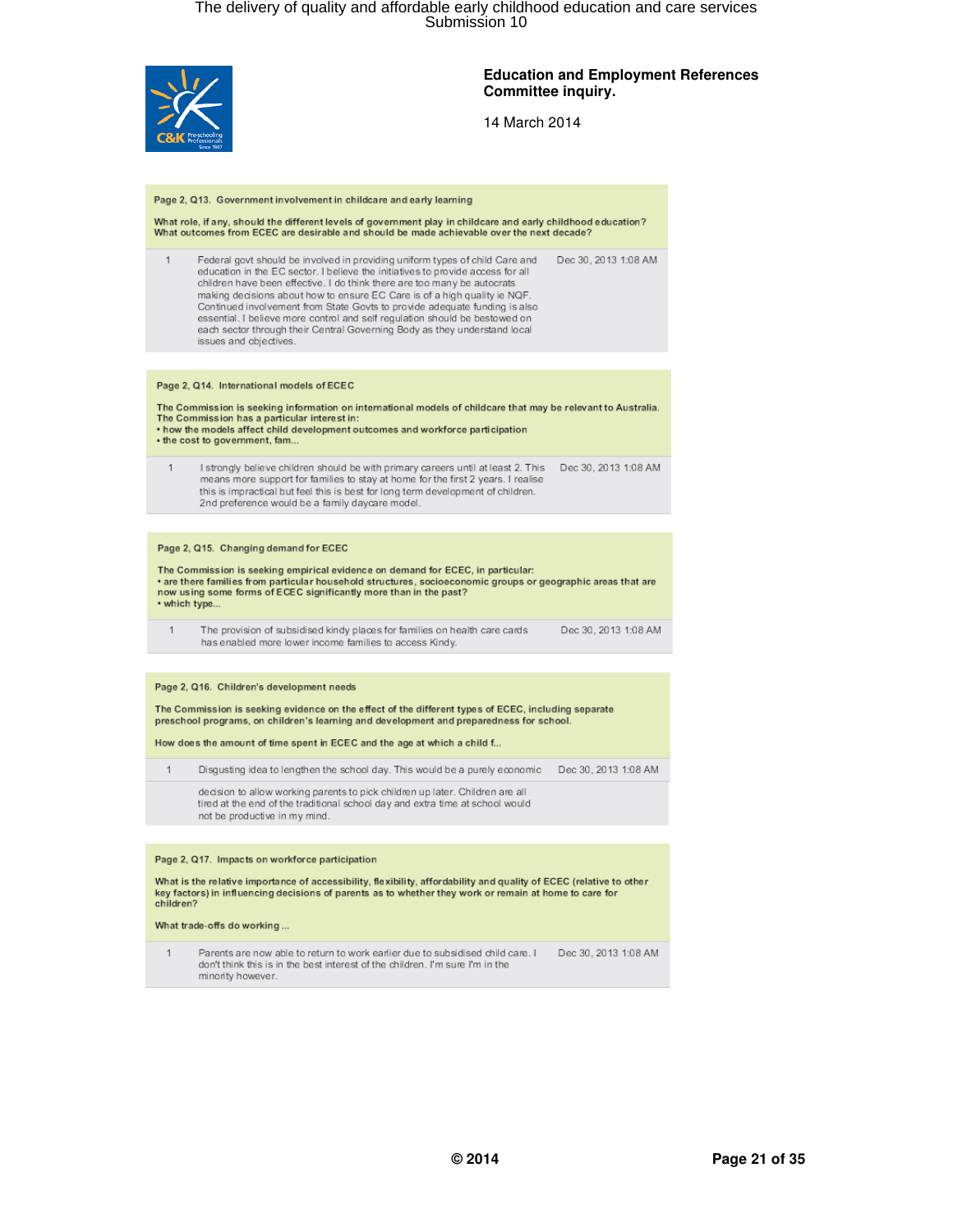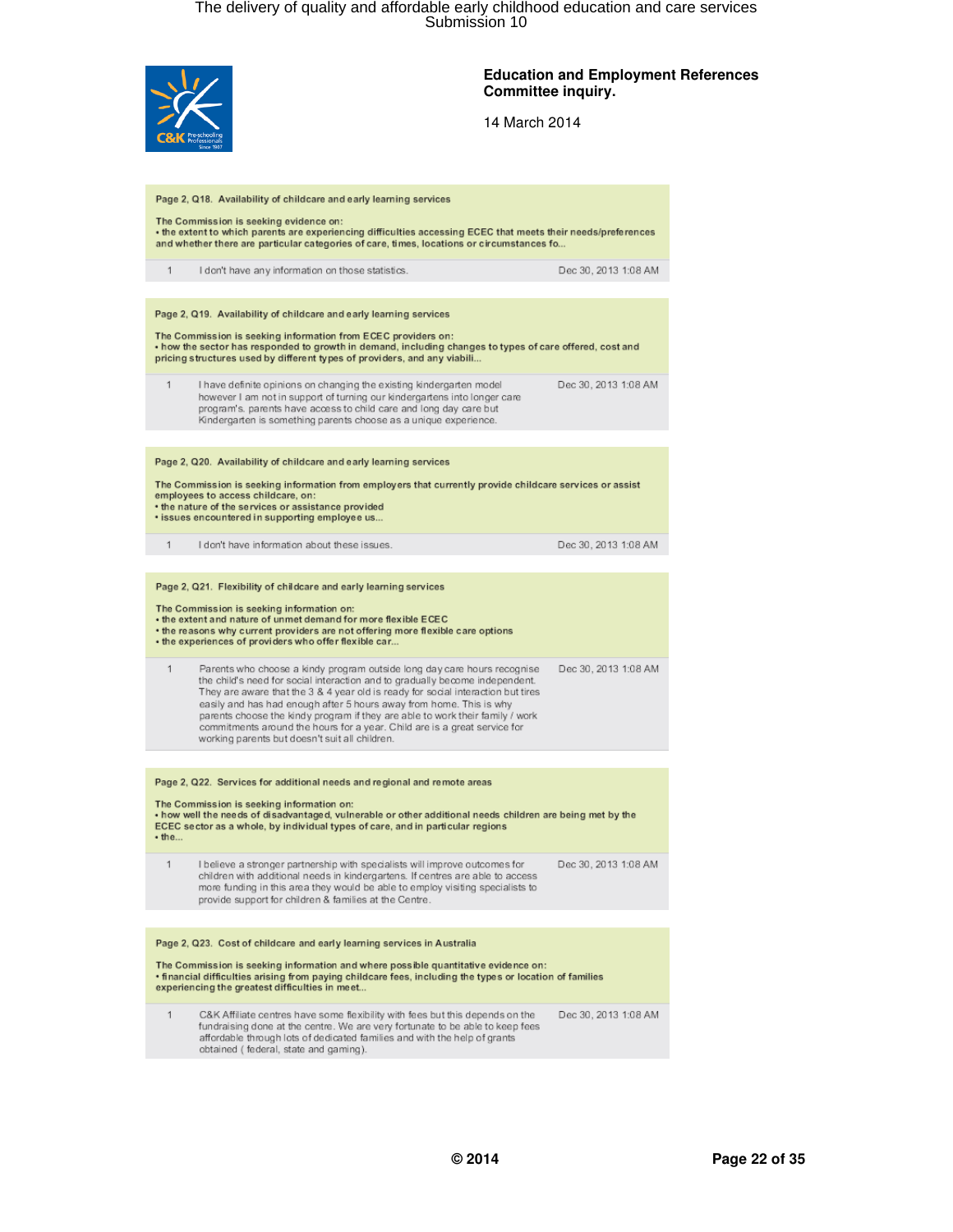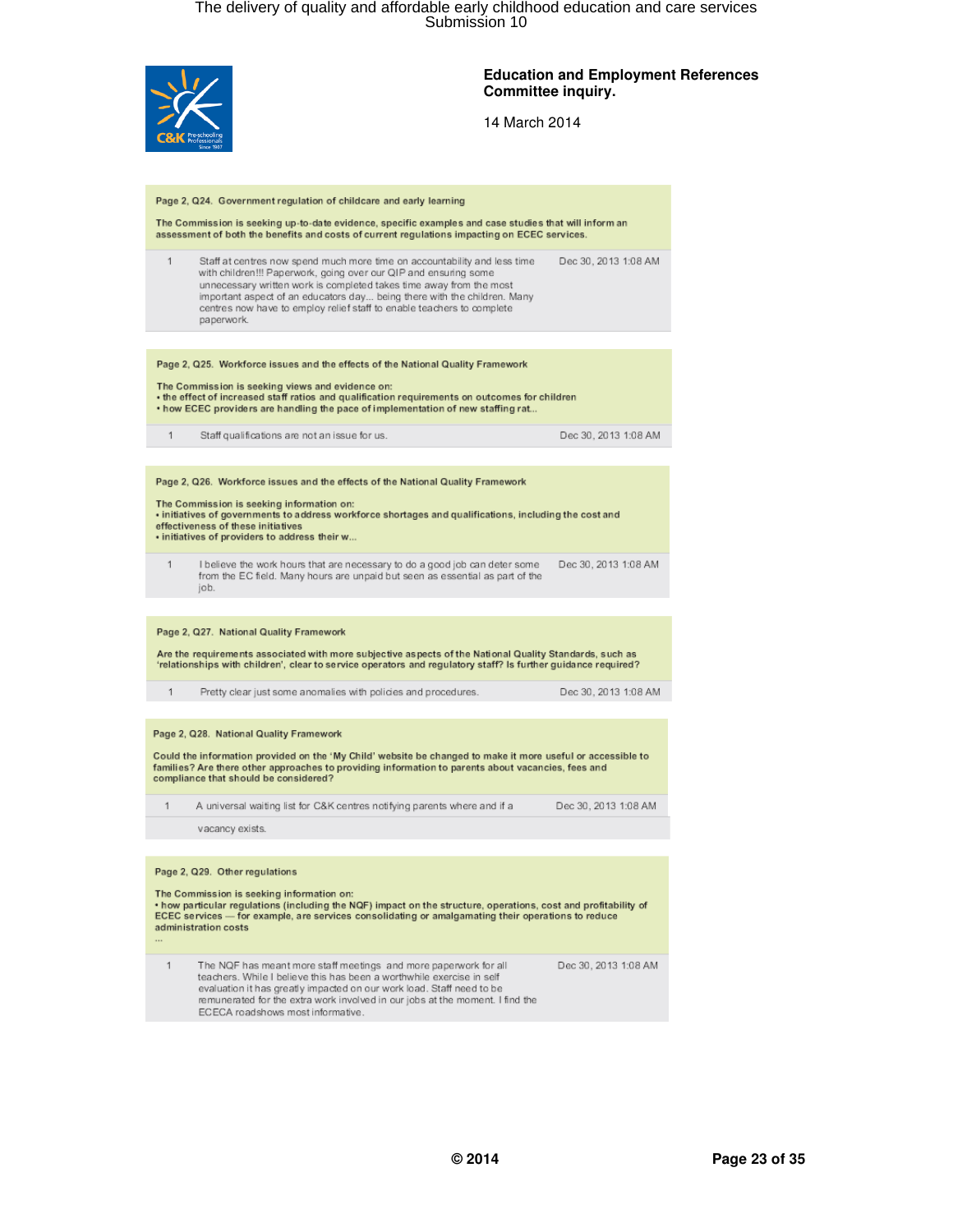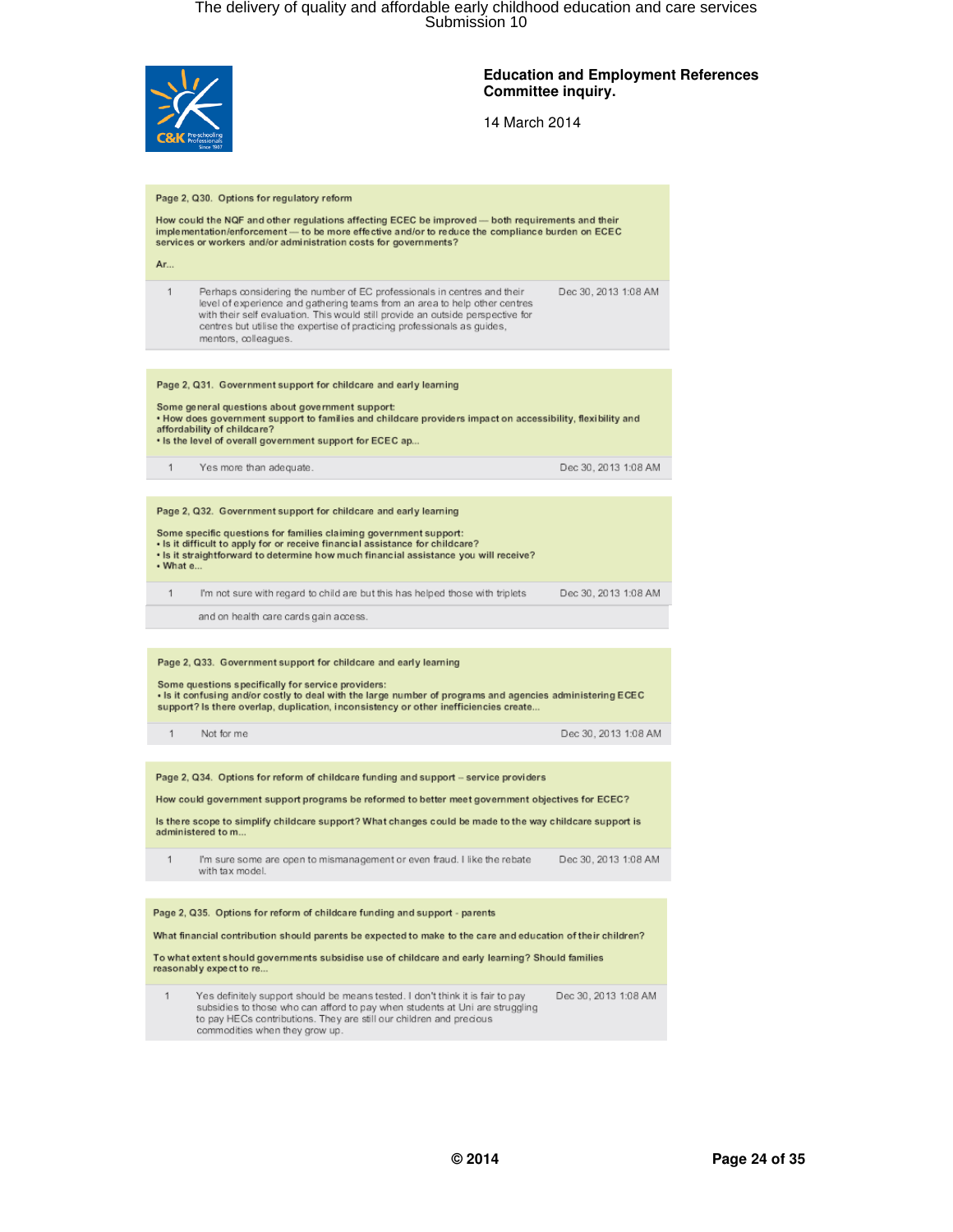

#### **Education and Employment References Committee inquiry.**

14 March 2014

Page 2, Q36. Options for reform of childcare funding and support - general

Is support appropriately targeted? If not how could it be better targeted (including less targeted)?

Should a greater (or smaller) proportion of the assistance be directed to: particular regions; particular types of<br>ECEC; ECEC u...

I think grandparents and fy members should be able to provide childcare and Dec 30, 2013 1:08 AM  $1$ receive a subsidy if they are assessed as suitable.

Page 2, Q37. The Productivity Commission are encouraging participants to comment on any or all issues they<br>believe are relevant to the inquiry, please use this space to provide any further comments or issues you wish<br>the P

Don't fall into the trap of thinking only of economic outcomes. Children need Dec 30, 2013 1:08 AM quality 1 on 1 time with caring individuals to grow into productive adults.  $\mathbf{1}$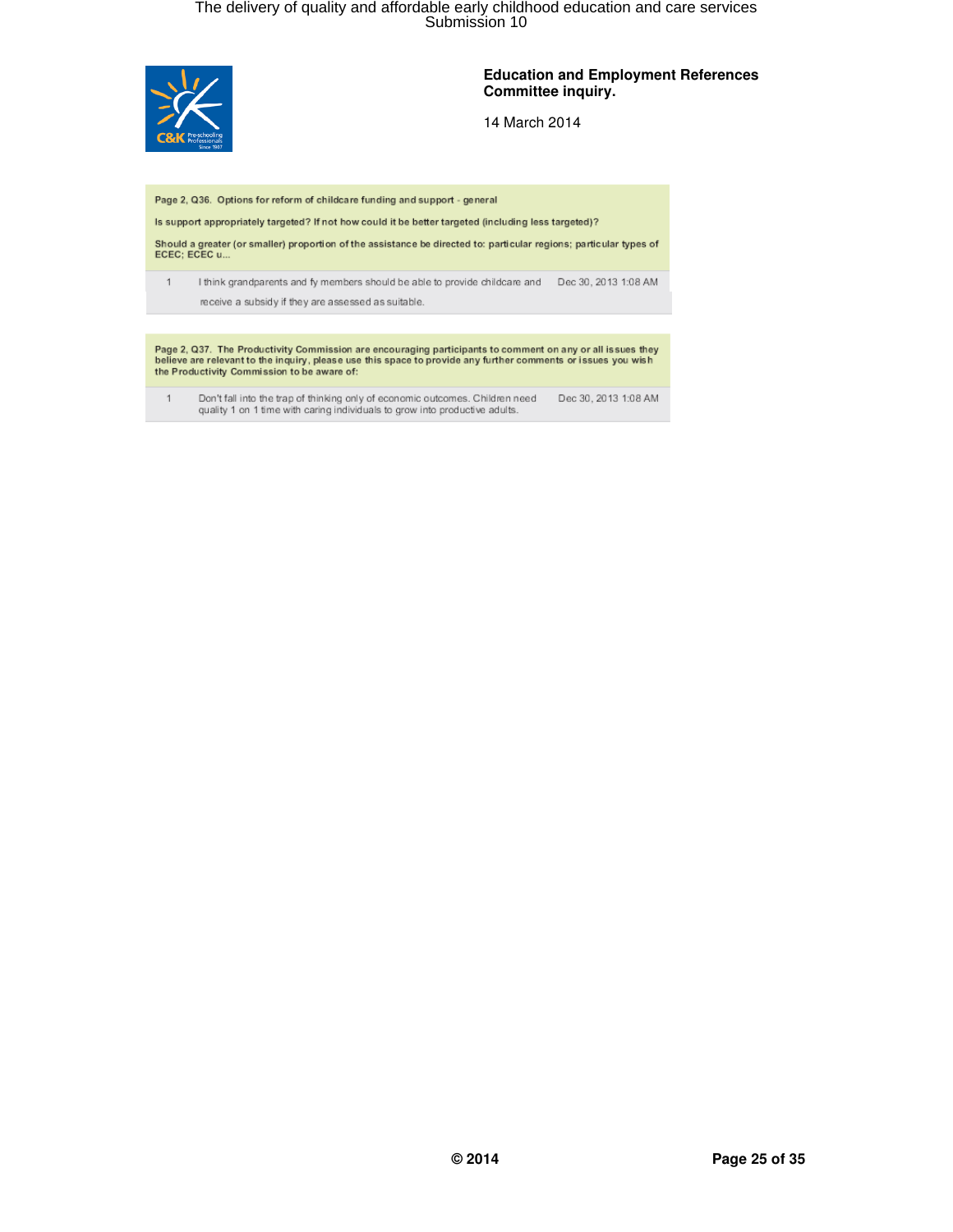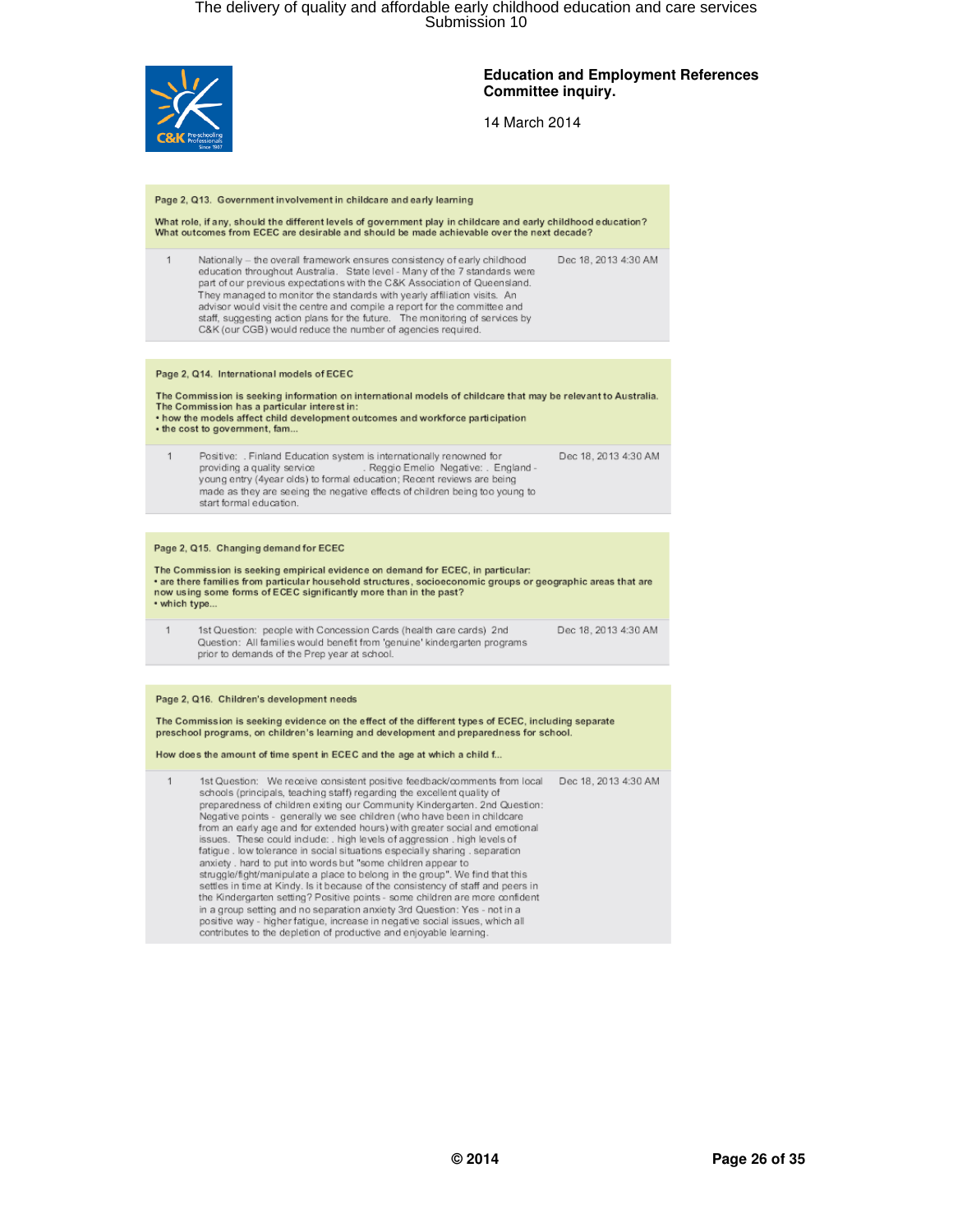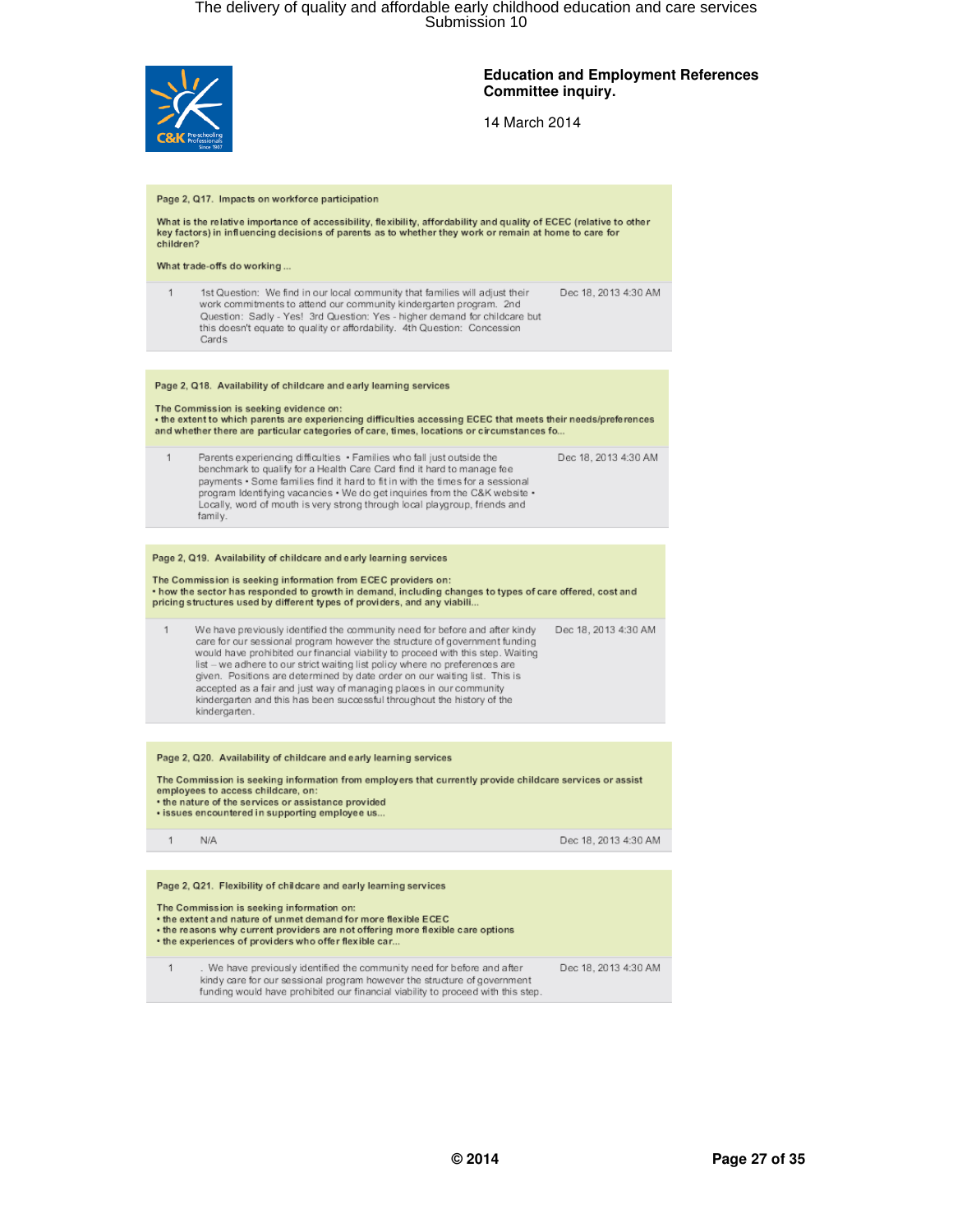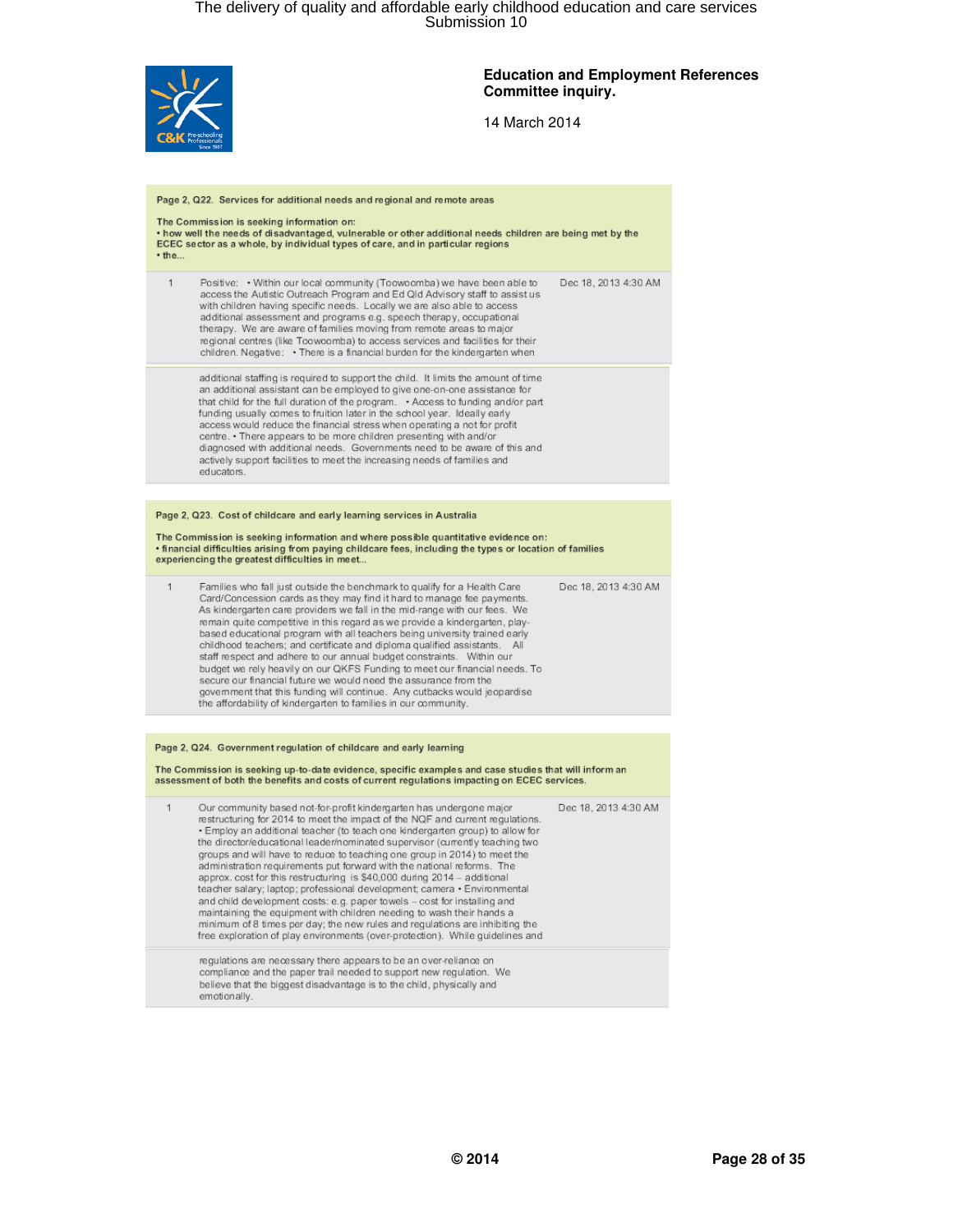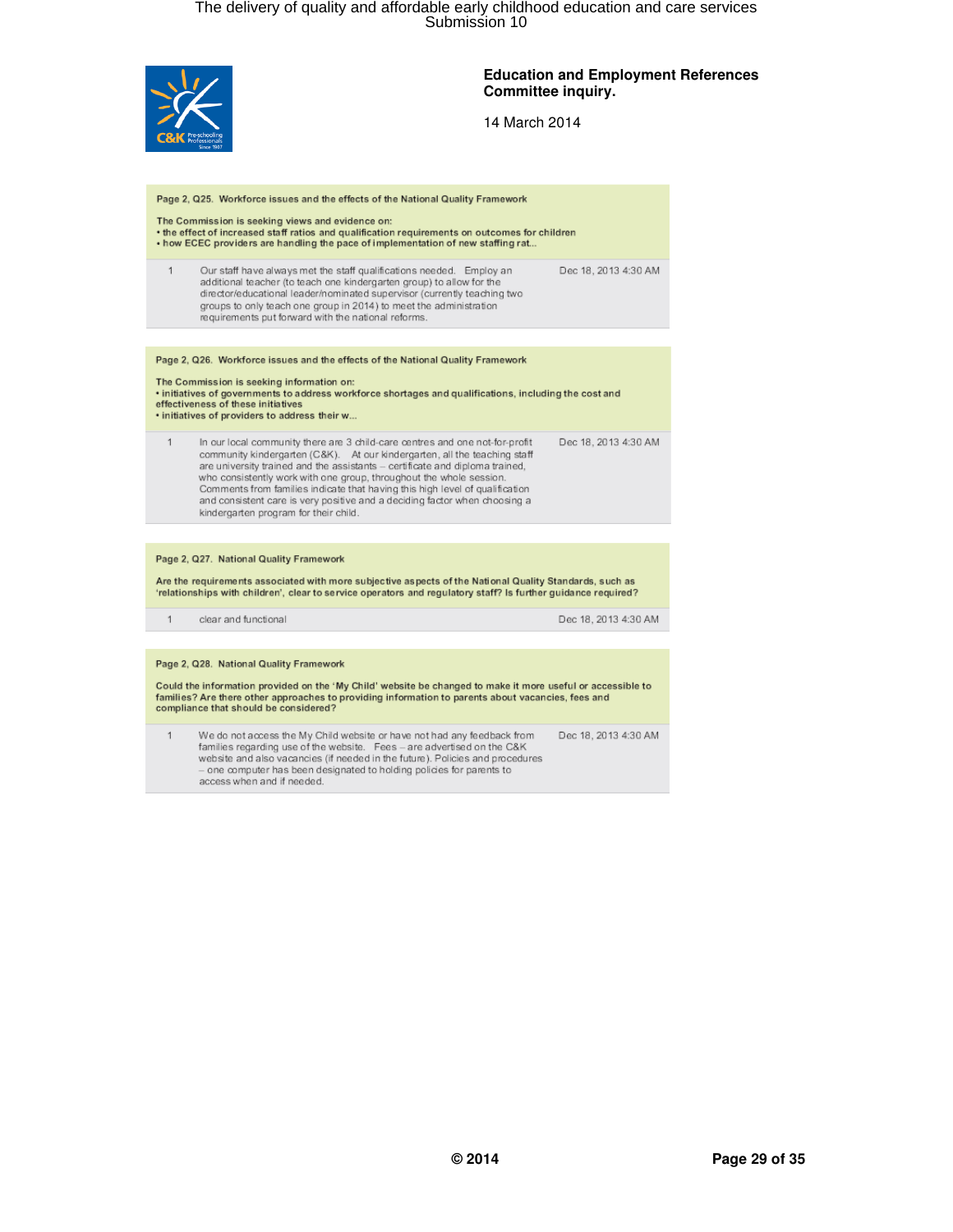

 $\mathbf{1}$ 

#### **Education and Employment References Committee inquiry.**

14 March 2014

#### Page 2, Q29. Other regulations

### The Commission is seeking information on:<br>• how particular regulations (including the NQF) impact on the structure, operations, cost and profitability of<br>ECEC services — for example, are services consolidating or amalgamat administration costs

Employ an additional teacher (to teach one kindergarten group) to allow for Dec 18, 2013 4:30 AM the director/educational leader/nominated supervisor (currently teaching two

groups and will have to reduce to teaching one group in 2014) to meet the administration requirements put forward with the national reforms. The approx. cost for this restructuring is \$40,000 during 2014 - additional teacher salary; laptop; professional development; camera · Numerous hours of unpaid work (by teaching staff and administration staff) associated with<br>meeting new regulations e.g. • Increased photocopying • Massive increase in emails from various agencies . Expectations of meeting the same criteria by different government agencies . Increased download limit for the internet usage We would see it as beneficial for the agencies associated with early childhood education and care to amalgamate and refine their administration<br>so that centres are only working with one agent rather than the many that are currently being used (C&K, OECEC, ACECQA, QSA, Workforce Council,<br>DEEWR, COAG, Commission for Children and Young People and Child Guardian, Office of Fair Trading, Australian Charities Commission, Australian Taxation Office, Workcover Queensland, Workplace Health and Safety, Department of Education and Training, and the Australian Government Department of Human Services). There is consistent and persistent<br>duplication of regulations making it both an excessive time and financial<br>duplication of regulations making it both an excessive time and financial burden

#### Page 2, Q30. Options for regulatory reform

How could the NQF and other regulations affecting ECEC be improved- both requirements and their implementation/enforcement — to be more effective and/or to reduce the compliance burden on ECEC services or workers and/or administration costs for governments?

| Before the National Qu<br>the C&K Association, r |
|--------------------------------------------------|

Dec 18, 2013 4:30 AM ality reforms were introduced we were answerable to Det C&K Association, relicensing every 3 years by the Department of Early<br>Childhood, and the Department of Education and Training for our funding.<br>Our responses were sent to C&K who would inform the other agencies. Less time was required for behind the scenes paperwork allowing teachers to fulfil their teaching requirements without the paper burden currently being experiences. We would see it as beneficial for the agencies associated with early childhood education and care to amalgamate and refine their administration so that centres are only working with one agent rather than<br>the many that are currently being used (C&K, OECEC, ACECQA, QSA,<br>Workforce Council, DEEWR, COAG, Commission for Children and Young<br>People and Child Commission, Australian Taxation Office, Workcover Queensland, Workplace Health and Safety, Department of Education and Training, and the Australian Government Department of Human Services).

#### Page 2, Q31. Government support for childcare and early learning Some general questions about government support: . How does government support to families and childcare providers impact on accessibility, flexibility and affordability of childcare? . Is the level of overall government support for ECEC ap.. Dec 18, 2013 4:30 AM . Disability Support Grants are inadequate/limiting at providing the support necessary for some children. The excessive paperwork needed to seek grants requires review/streamlining. . The Health Care Card allows for easier access for some families . We would see it as beneficial for the agencies associated with early childhood education and care to amalgamate and refine their administration so that centres are only working with one agent<br>rather than the many that are currently being used (C&K, OECEC, ACECQA,<br>QSA, Workforce Council, DEEWR, COAG, Commission for Children and Young People and Child Guardian, Office of Fair Trading, Australian Charities Commission, Australian Taxation Office, Workcover Queensland, Workplace Health and Safety, Department of Education and Training, and the Australian Government Department of Human Services). The savings made from streamlining the agencies could be injected into the 'grassroots' level providing more support where the children should be getting the real benefit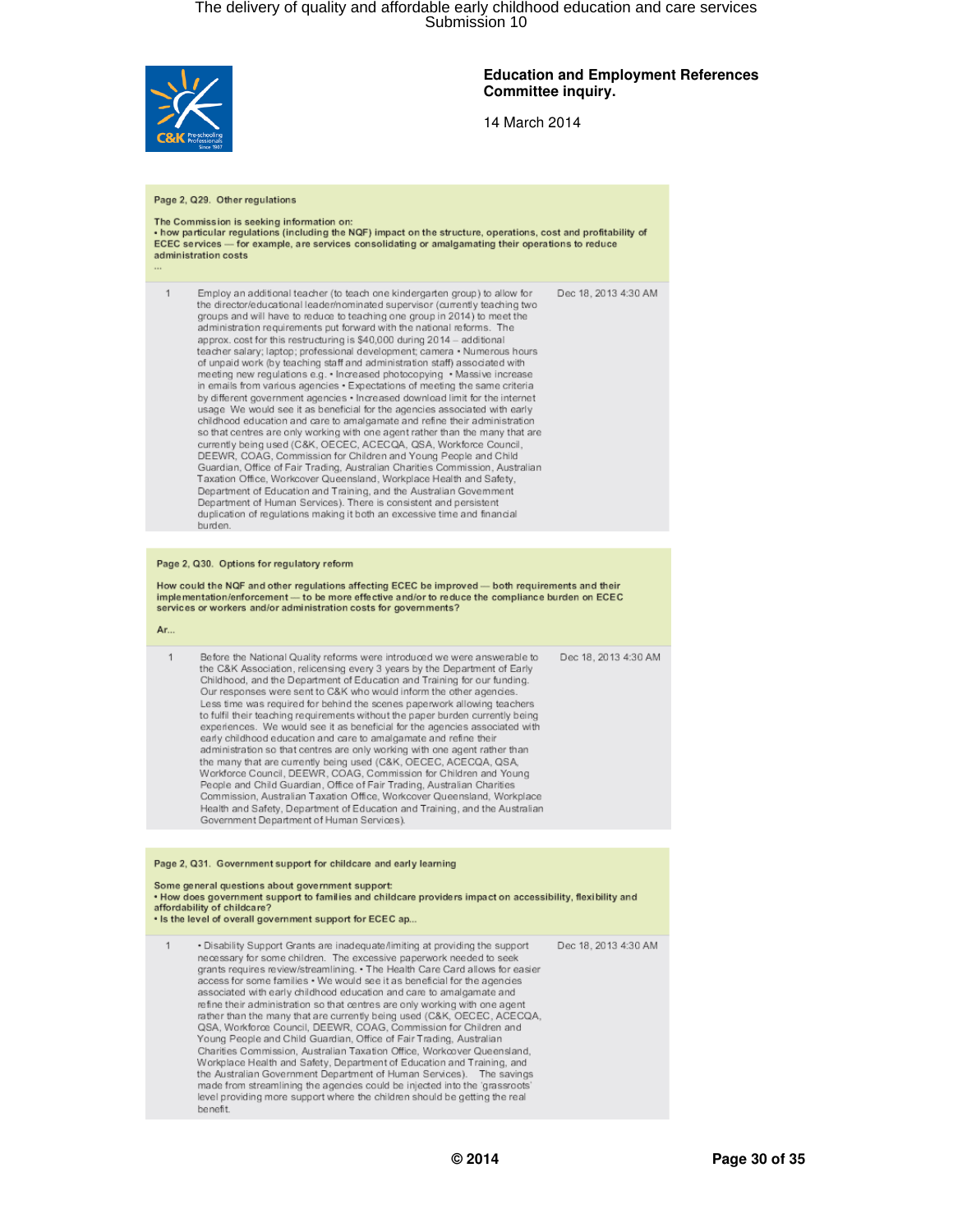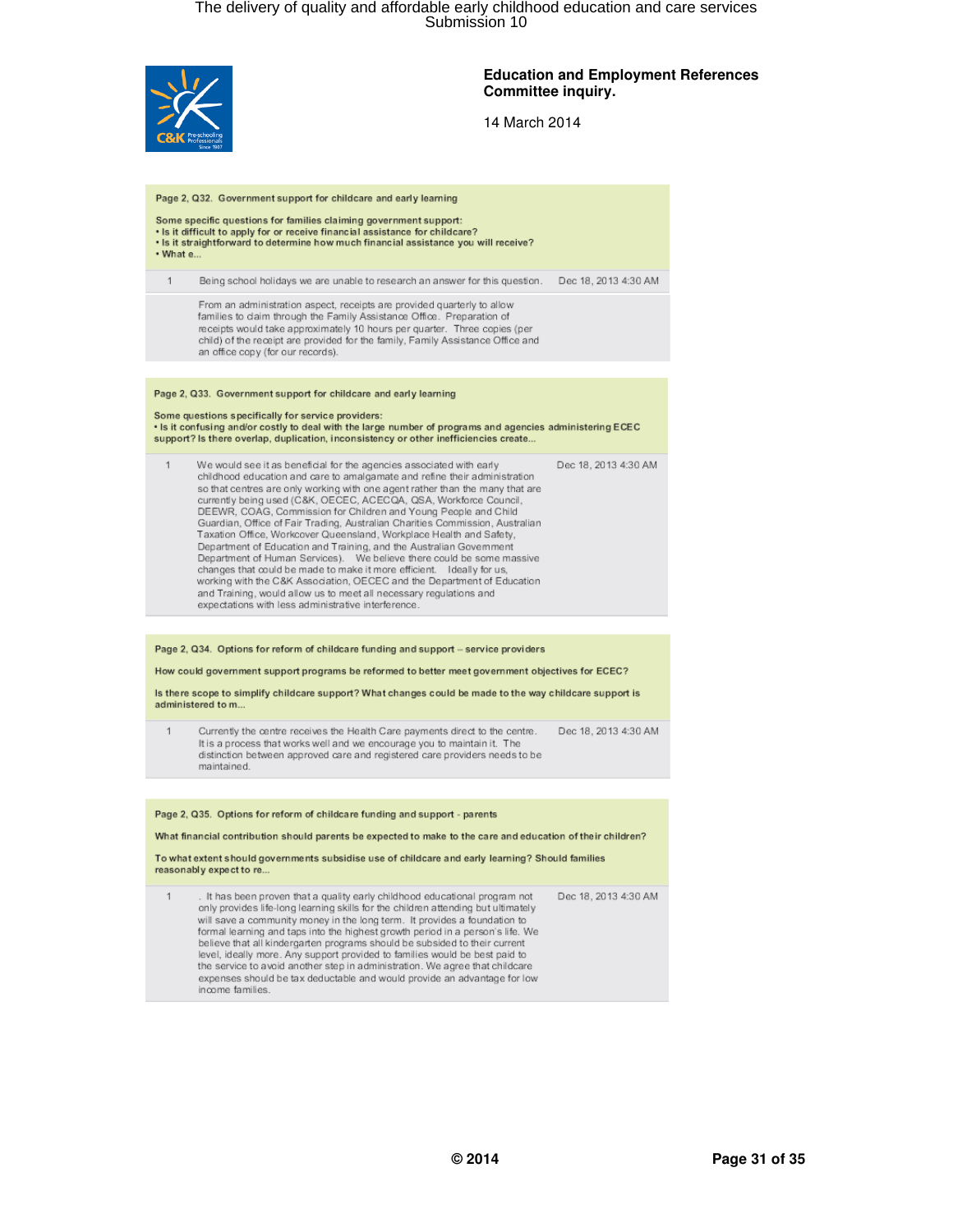

#### **Education and Employment References Committee inquiry.**

14 March 2014

#### Page 2, Q36. Options for reform of childcare funding and support - general

Is support appropriately targeted? If not how could it be better targeted (including less targeted)?

Should a greater (or smaller) proportion of the assistance be directed to: particular regions; particular types of ECEC; ECEC u..

| The national reforms were designed to put all kindergartens and child care<br>centres on 'a level playing field'. The standards and qualities of the initial<br>expectations for university trained teachers delivering a quality educational<br>program for the age group should be maintained at all costs  otherwise it<br>has been a massive waste of money, time and energy. The quality of<br>education for the child is being undermined with all the changes being made.<br>As a centre that has always maintained the qualifications for the<br>implementation of a quality early childhood program we feel we do not<br>receive the recognition and respect for consistently maintaining the quality<br>expected. Centres around us who take advantage of the flexibility being<br>introduced to the standards are seen as equal within our community.<br>Families are unaware of the discrepancies in the standards being offered<br>between services. The governing agencies need to make well informed<br>decisions that support early childhood teachers to deliver high quality care<br>and education. The expectations of performance need to be realistic.<br>achievable and sustainable workloads that don't impact on teacher's ability | Dec 18, 2013 4:30 AM |
|------------------------------------------------------------------------------------------------------------------------------------------------------------------------------------------------------------------------------------------------------------------------------------------------------------------------------------------------------------------------------------------------------------------------------------------------------------------------------------------------------------------------------------------------------------------------------------------------------------------------------------------------------------------------------------------------------------------------------------------------------------------------------------------------------------------------------------------------------------------------------------------------------------------------------------------------------------------------------------------------------------------------------------------------------------------------------------------------------------------------------------------------------------------------------------------------------------------------------------------------------------|----------------------|
| to deliver quality programs and affect family/home lives.                                                                                                                                                                                                                                                                                                                                                                                                                                                                                                                                                                                                                                                                                                                                                                                                                                                                                                                                                                                                                                                                                                                                                                                                  |                      |

Page 2, Q37. The Productivity Commission are encouraging participants to comment on any or all issues they believe are relevant to the inquiry, please use this space to provide any further comments or issues you wish the Productivity Commission to be aware of:

Transition statements: we question the value of the document when families Dec 18, 2013 4:30 AM  $\mathbf{1}$ elect whether to give them to the school or not. Approximately 2 hours per child is spent completing the task. Parts of the document offer value but overall we query the necessity of this document for a child of this age. As<br>teaching staff we are disappointed at the changes made to teaching requirements for child care staff. Rather than a university trained teacher consistently working with a group of children, a university qualified staff member can be with a group for as little as 20% of the time at some centres. We have a beautiful community (not for profit) kindergarten that is becoming bogged down with the excessive paperwork. We run the risk of frightening off future committee members - volunteer parents who make up the<br>committee responsible for the overall administration of the centre, because of the expectation of being completely knowledgeable and competent with meeting so many requirements. Historically we have always had a strong presence from families on our committee and with the changes being introduced we run the risk of affecting Quality Area 6 (collaborative<br>partnerships with families and communities) for the first time in our centre's 6 people spent approximately 6.5 hours completing history. this survey.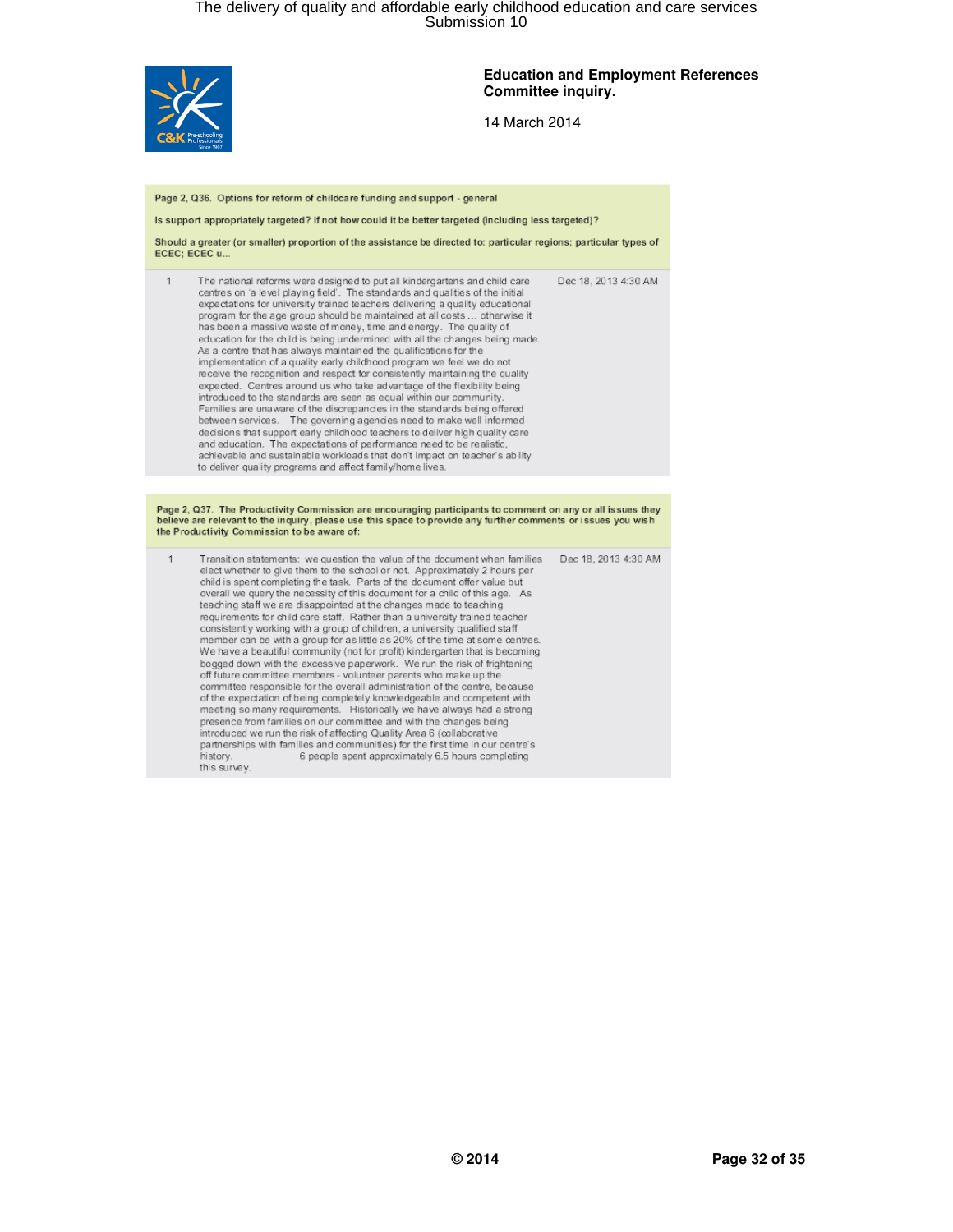

raise fees.

#### **Education and Employment References Committee inquiry.**

14 March 2014

#### Page 2, Q13. Government involvement in childcare and early learning What role, if any, should the different levels of government play in childcare and early childhood education? What outcomes from ECEC are desirable and should be made achievable over the next decade? Early childhood education should have similiar government involvement as  $\overline{1}$ Jan 16, 2014 4:18 AM schools. Page 2, Q16. Children's development needs The Commission is seeking evidence on the effect of the different types of ECEC, including separate preschool programs, on children's learning and development and preparedness for school. How does the amount of time spent in ECEC and the age at which a child f.. I believe a kindergarten/pre prep program should be brought into schools.  $\mathbf{1}$ Jan 16, 2014 4:18 AM On entry to school children who have attended and ECEC are much more ready to start learning. Bringing this into schools will ensure more children are ready for school, whereas now (especially in our area) only those who can afford to send their child to kindy will do it. Page 2, Q17. Impacts on workforce participation What is the relative importance of accessibility, flexibility, affordability and quality of ECEC (relative to other key factors) in influencing decisions of parents as to whether they work or remain at home to care for children? What trade-offs do working...  $\overline{1}$ It is the increased workforce participation of both parents (out of need) that Jan 16, 2014 4:18 AM has increased the demand for childcare. Page 2, Q18. Availability of childcare and early learning services The Commission is seeking evidence on: . the extent to which parents are experiencing difficulties accessing ECEC that meets their needs/preferences and whether there are particular categories of care, times, locations or circumstances fo... Living in a rural area makes it very difficult to access any registered care Jan 16, 2014 4:18 AM  $\mathbf{1}$ (and therefore claim any benefits) - very unfair. Page 2, Q31. Government support for childcare and early learning Some general questions about government support:<br>• How does government support to families and childcare providers impact on accessibility, flexibility and affordability of childcare? . Is the level of overall government support for ECEC ap... The level of government support for kindergartens is not appropriate. Whilst Jan 16, 2014 4:18 AM 1 they are saying (and we know) how important kindergarten is to a child's learning and development - it is still a huge financial burden. I believe if a pre-prep program was installed in schools more families would send children thus improving results in the early years of schooling. Being within school administration I believe would somewhat reduce the current costs? Page 2, Q32. Government support for childcare and early learning Some specific questions for families claiming government support:<br>• Is it difficult to apply for or receive financial assistance for childcare? . Is it straightforward to determine how much financial assistance you will receive? • What e. Hasn't reduced out of pocket expenses in stand-alone community Jan 16, 2014 4:18 AM  $\overline{1}$ kindergartens. There is still a huge need to fundraise and unfortunately to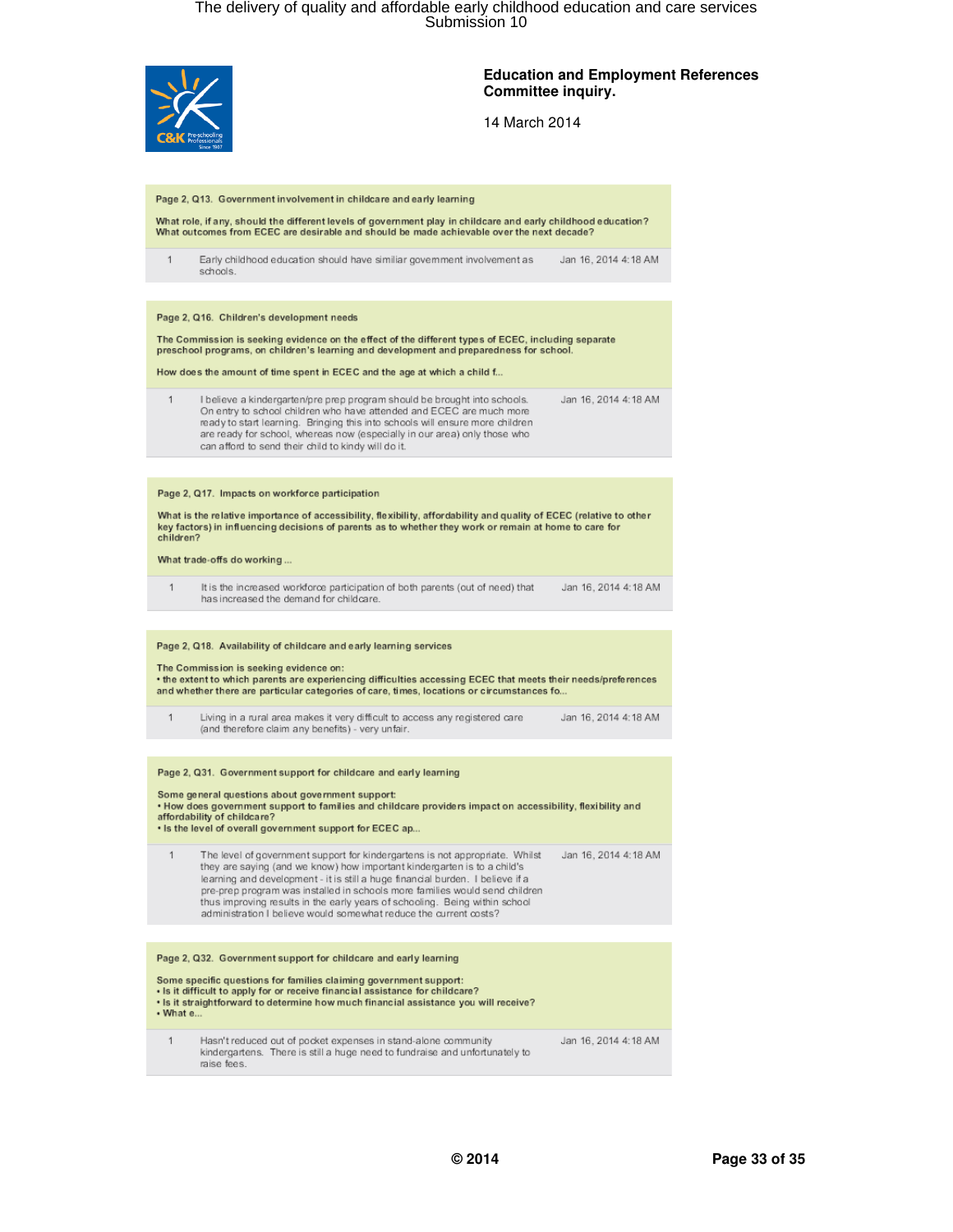

#### **Education and Employment References Committee inquiry.**

14 March 2014

Page 2, Q35. Options for reform of childcare funding and support - parents

What financial contribution should parents be expected to make to the care and education of their children?

To what extent should governments subsidise use of childcare and early learning? Should families reasonably expect to re.

Parents should make a significant financial contribution to the care and<br>education of their children. Parents shouldn't expect "everything". More<br>support should be offered to larger families. Support should be paid direct Jan 16, 2014 4:18 AM  $\mathbf{1}$ services. Childcare assistance should be subject to income level tests and working tests etc for children up to pre-prep age, however by pre-prep/kindy all children should be granted assistance to ensure dose to full enrolment in kindy programs. This will ensure better results for our children in school.

Page 2, Q36. Options for reform of childcare funding and support - general

Is support appropriately targeted? If not how could it be better targeted (including less targeted)?

Should a greater (or smaller) proportion of the assistance be directed to: particular regions; particular types of<br>ECEC; ECEC u...

Kindergaraten programs need greater funding. In-home care should<br>definately be supported as registered care.  $\mathbf{1}$ 

Jan 16, 2014 4:18 AM